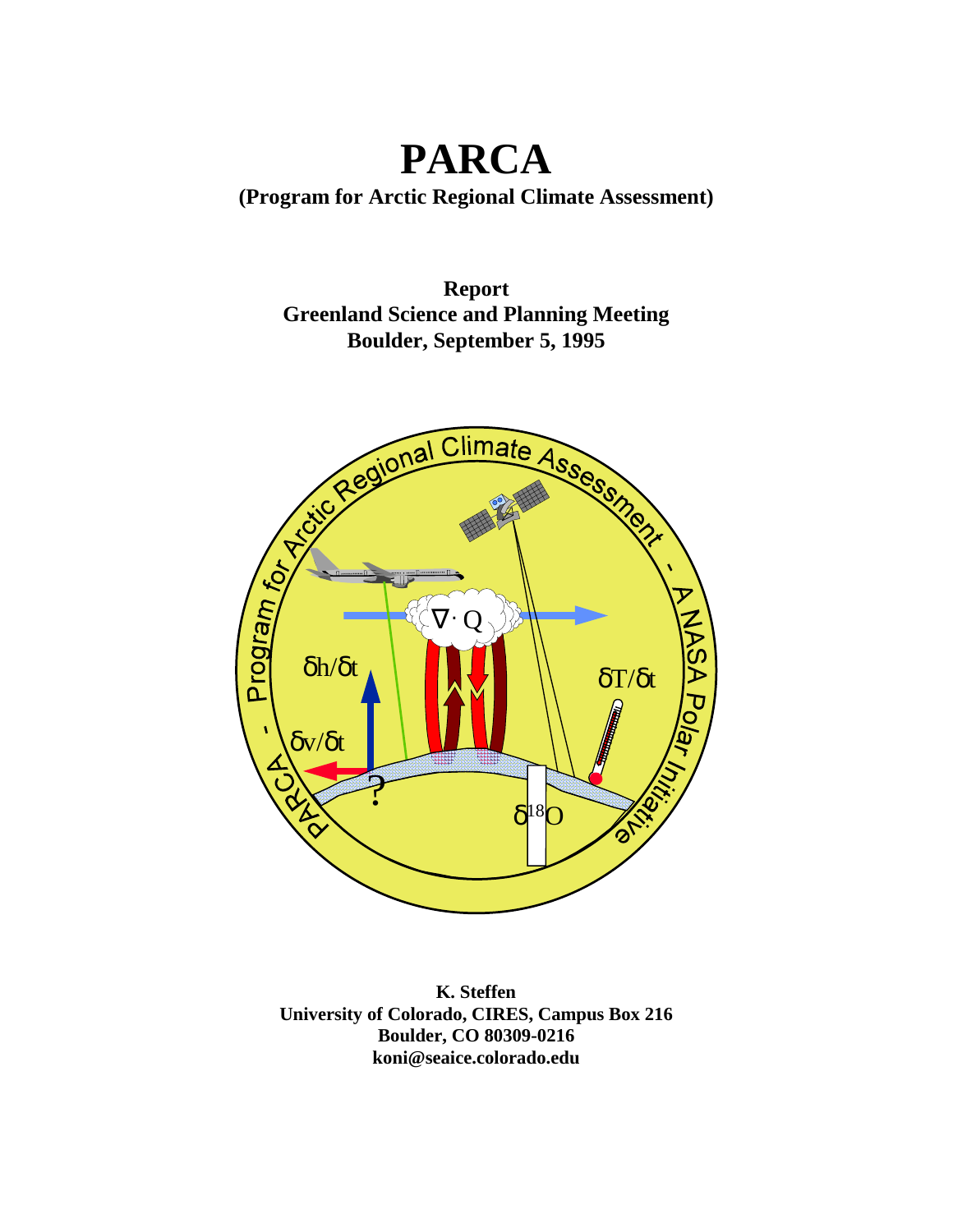## **Table of Content**

| R. H. Thomas                                                                                                                        |
|-------------------------------------------------------------------------------------------------------------------------------------|
| K. Steffen, J. Box, J. Estupinan                                                                                                    |
| E. Thompson, K. Henderson                                                                                                           |
| R. Bales, M. Anklin                                                                                                                 |
| K. Steffen, A. Nolin, W. Abdalati, J. White                                                                                         |
| Dave Bromwich                                                                                                                       |
| R. H. Thomas, B. M. Csatho                                                                                                          |
| P. Gogineni, K. Jezek                                                                                                               |
| J. Wahr, K. Larson, D. Robertson, G. Sasagawa, T. VanDam                                                                            |
| B. L. Hansen, J. R. Kelty, K. Kuivinen                                                                                              |
| M. R. Albert                                                                                                                        |
| 12. Passive Microwave-Derived Melt Conditions on the Greenland Ice Sheet  28<br>W. Abdalati, K. Steffen, Mark Anderson, Thomas Mote |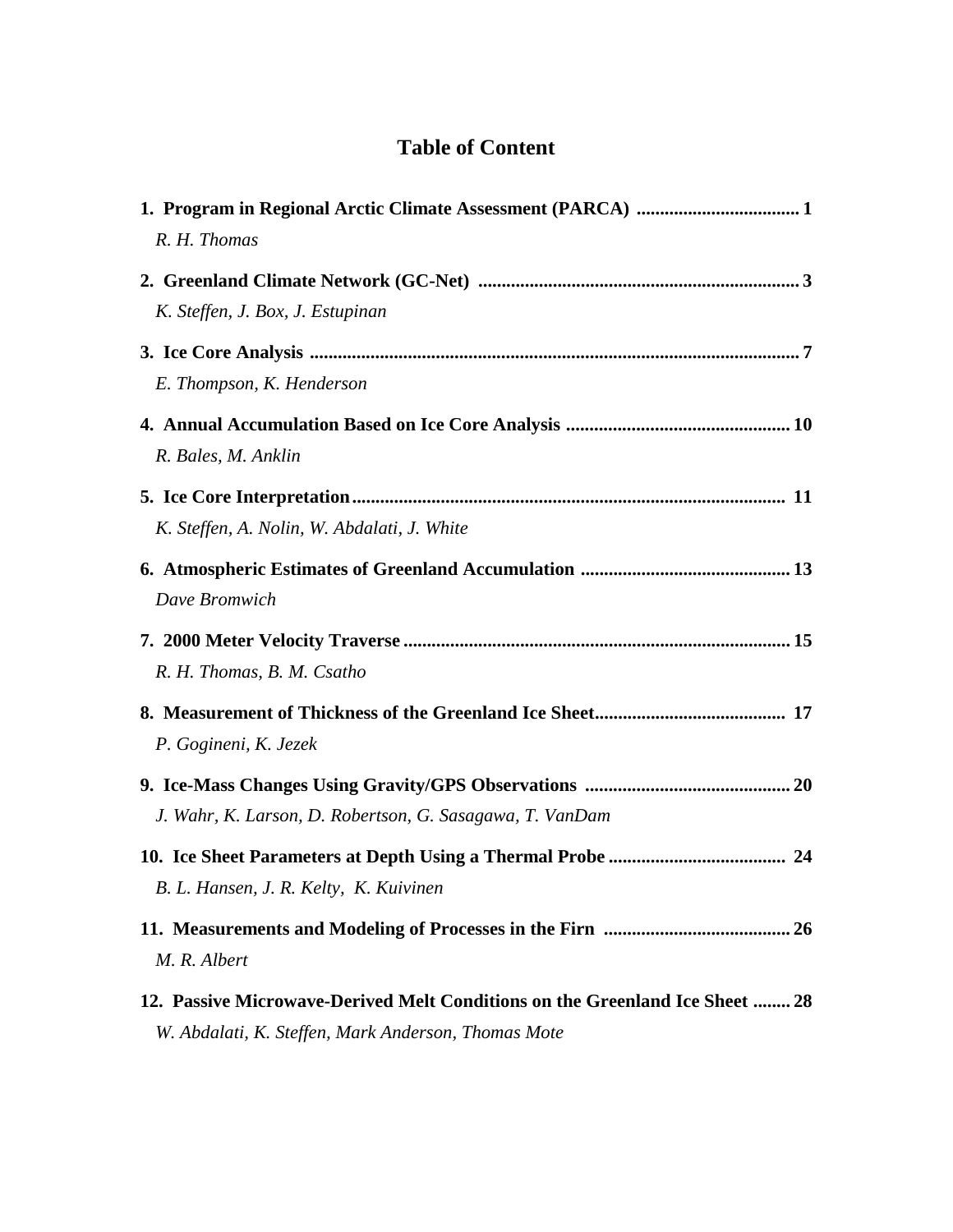## **1. Program in Regional Arctic Climate Assessment (PARCA)**

## *R. H. Thomas*

## *Code YS, NASA HQ, Washington DC 20546*

 In 1991, NASA began an airborne program over the Greenland ice sheet to assess the accuracy of laser alimetry over ice. Early results indicated that ice-surface elevations could be measured to an accuracy of 20 cm or better along flight lines of several hundred km (Krabill et al., 1995a). Consequently, during 1993 and 1994, all major drainage basins on the ice sheet were surveyed (Fig. 1.1) to yield a baseline data set for comparison with later airborne surveys and with data from the planned NASA satellite Geoscience Laser Altimeter System (GLAS), scheduled for launch in 2002. Comparison of these measurements with earlier satellite doppler surveys in southern Greenland suggest thickening in the southwest of up to two meters between 1980 and 1993 (Krabill et al., 1995b). Annual surveys of a flight line along Jacobshavn Glacier and another along the EGIG line (Fig 1.2) reveal thickening at about one meter/year over parts of the Jacobshavn Glacier, but negligible change further inland (Thomas et al., 1995).

 From the start, this project included a surface program to validate the aircraft measurements and to help interpret satellite microwave data. This program provided an opportunity to obtain additional measurements needed to assess the significance of observed changes in surface elevation. This aspect of the field program now has the highest priority, the validation and microwave-interpretation components having largely met their objectives. Consequently, in 1995 we initiated the PARCA, which has the prime goal of measuring and understanding the mass balance of the Greenland ice sheet. The main components of this program are:

- Periodic airborne laser-altimetry surveys along precise repeat tracks across all major ice drainage basins.
- Ice-thickness measurements along the same flight lines.
- Monitoring of various surface characteristics of the ice sheet using satellite radar altimetry, SAR, passive-microwave, AVHRR, and Scatterometer data.
- Surface-based measurements of ice motion at 30-km intervals along the 2000-meter contour completely around the ice sheet, with interpolation of local relative ice motion using interferometric SAR.
- Shallow ice cored (10 200 meters) at many locations to infer recent climate history, atmospheric chemistry, and interannual variability of snow-accumulation rates, and to measure temperature and vertical ice motion at various depths.
- Investigations of surface energy balance and factors affecting snow accumulation and surface ablation. This program is a collaborative effort with NSF, and included the installation of automatic weather stations (AWS) at the deeper drill-hole sites.
- Estimating snow-accumulation rates by model analysis of column water vapor obtained from radio sondes and TOVS data.
- Detailed investigations of individual glaciers and ice streams responsible for much of the outflow from the ice sheet.
- Development of a thermal probe to measure various ice characteristics at selected depths in the ice sheet.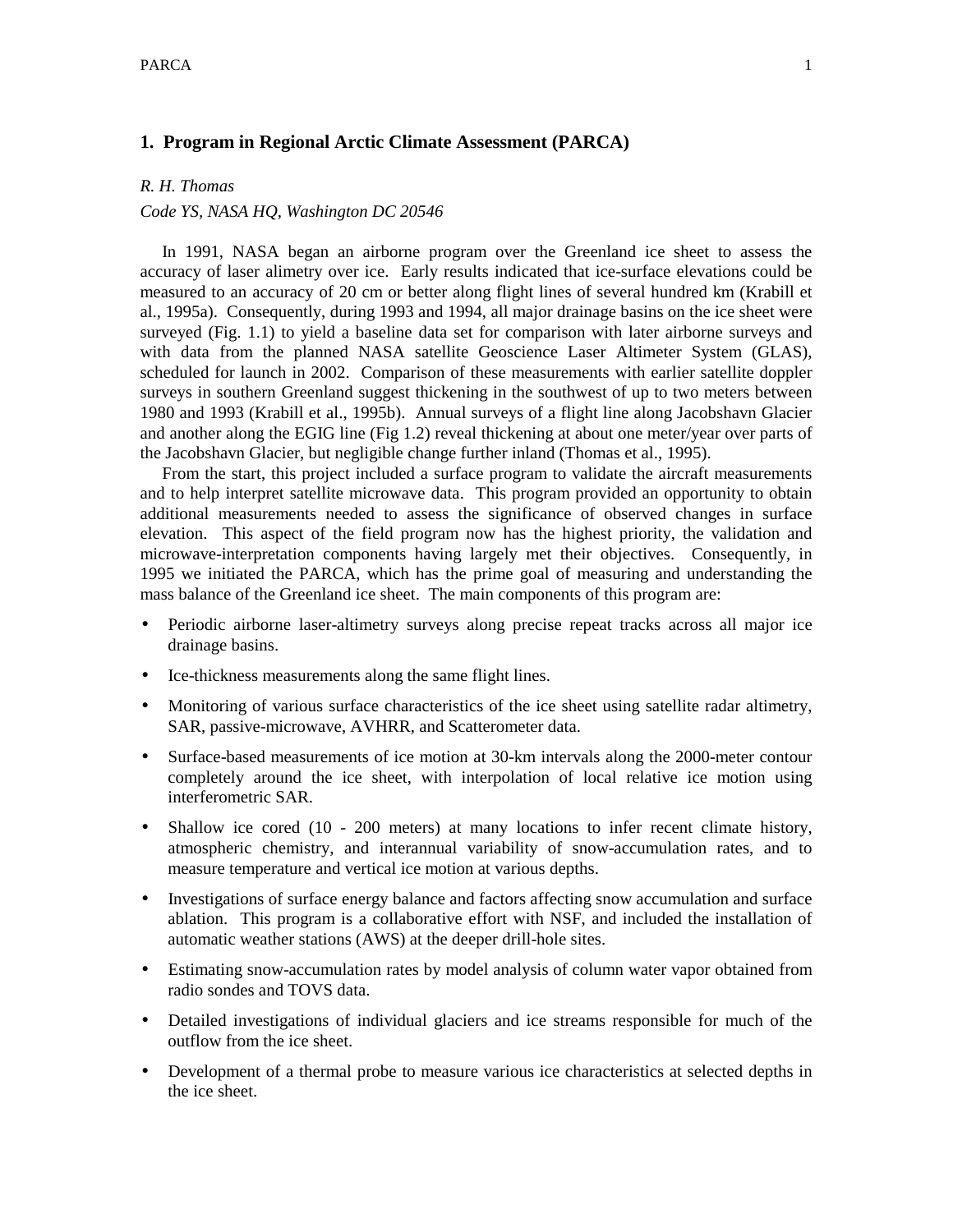We expect this program to continue through at least the next five years, with resurvey of the laser-altimeter flight lines in 1998/99. By then, we should have estimates of ice velocity across the entire 2000-meter contour line, results from 150-200 meter ice cores at approximately 500 km intervals along the same route, energy-balance investigations plus AWS at most of these sites, and significant improvements in our knowledge of snow-accumulation rates, surface melting, and glacier discharge. In addition, we shall have compiled time series of surface and near-surface characteristics derived from satellite SAR, passive-microwave, AVHRR, and Scatterometer data.

#### *References*

- Krabill, W., R. Thomas, C. Martin, R. Swift, R, and E. Frederick, Accuracy of laser altimetry over the Greenland ice sheet, *Int. J. Rem. Sens*., 16(7), 1211-1222, 1995a.
- Krabill, W., R. Thomas, K. Jezek, K. Kuivinen, and S. Manizade, Greenland ice sheet thickness changes measured by laser altimetry. *Geophys. Res. Let*., 22(17), 2341-2344, 1995b.
- Thomas, R, W. Krabill, E. Frederick, and K. Jezek, Thickening of Jacobshavns Isbrae, West Greenland, measured by airborne laser altimetry. *Ann. Glaciol*., 21,259-262, 1995b.

- *Figure 1.1: Airborne laser profiles over the Greenland ice sheet and the Canadian Arctic during 1993- 1995.*
- *Figure 1.2: The 1991 surface profile of Jakobshavn Isbræ. Most of this region is crevasse-free, and the elevation-difference plots show a thickening trend of about 2 m, with a strong cyclic variation in thickening rate. Most of the thickening occurred between September 1991 and April 1992*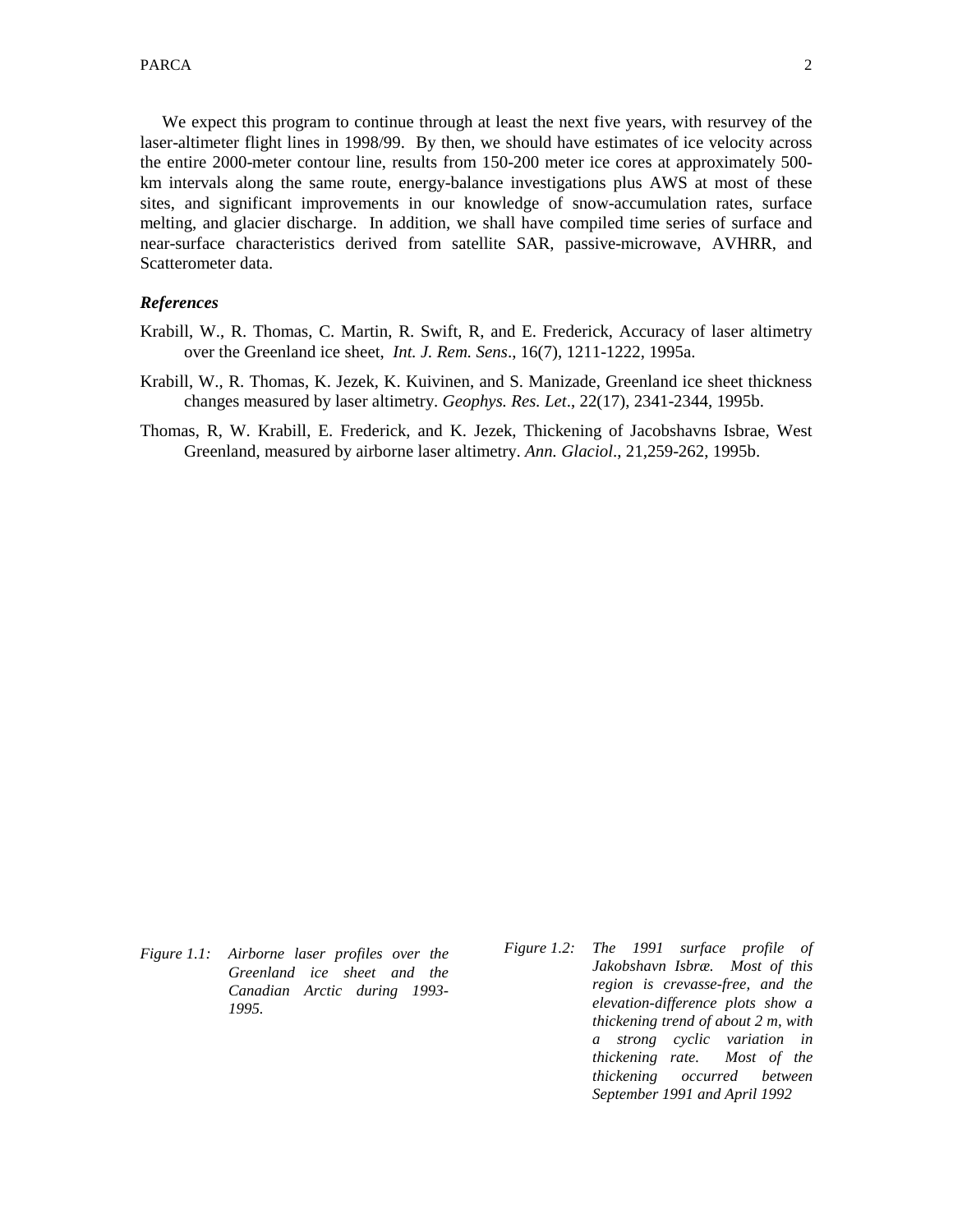## **2. Greenland Climate Network (GC-Net)**

#### *K. Steffen, J. Box, J. Estupinan*

*Cooperative Institute for Research in Environmental Sciences University of Colorado, CIRES, Campus Box 216, Boulder, CO 80309-0216* 

#### *Objectives*

 Only a few years of climatological measurements are available from automatic weather stations, mainly from the Summit area for the time period 1992-95 [Stearns et al., 1994], and from the Jakobshavn area at the equilibrium line altitude for 1990-present [Steffen, 1995]. Four additional AWS were installed along the western and northwestern slope of the ice sheet during the '95 field season (Tab. 2.1, Fig. 2.1). The NSF-funded Summit AWS, which supported the US deep drilling project, will be discontinued in 1996 (not shown in Fig. 2.1). Four of the existing AWS (excluding ETH/CU camp) are transmitting a total of 66 climate and snow parameters on an hourly basis via satellite link. The transmission success has been 92% as of December 15, 1995. Transmission from the Swiss camp failed in June 95, but all the 45 measured parameters are monitored and stored on solid state memory, and are expected to be retrieved during the spring '96 field season. More information on instrument set up and measured parameters can be access via the world wide web http://cires.colorado.edu/parca.html. This mosaic page will also enable users to download the AWS data via ftp (implementations scheduled for mid January 1996). Data processing programs have been written to check the quality of the data and to eliminate data outliers.

|             | Funding     | Name             | Latitude           | Longitude                 | Elevation        |
|-------------|-------------|------------------|--------------------|---------------------------|------------------|
| Existing 95 | <b>NASA</b> | ETH/CU Camp      | $69^{\circ}$ 34' N | 49 $^{\circ}$ 18' W       | 1147 m           |
|             | <b>NASA</b> | Crawford Point   | $69^{\circ} 51' N$ | $47^{\circ}$ 07' W        | $2000 \text{ m}$ |
|             | <b>NASA</b> | Upernavik        | $73^\circ$ N       | $50^{\circ} 30' W$        | $2400 \text{ m}$ |
|             | <b>NASA</b> | <b>GITS</b>      | $77^{\circ} 11' N$ | $61^\circ$ W              | 1850 m           |
|             | <b>NSF</b>  | Humboldt Glacier | $78^{\circ} 35' N$ | $57^{\circ} 13' W$        | $2000 \text{ m}$ |
| Proposed 96 | <b>NSF</b>  | Tunu-North       | $78^\circ$ N       | $32^{\circ}$ W            | $2000 \text{ m}$ |
|             | <b>NASA</b> | Summit           | $72^{\circ} 30' N$ | $38^{\circ} 12' W$        | $3220 \text{ m}$ |
|             | <b>NASA</b> | Wordie Glacier   | $75^{\circ}$ N     | $32^{\circ}$ W            | $2400 \text{ m}$ |
|             | <b>NASA</b> | JAR              | $69^{\circ} 18' N$ | $49^{\circ} 30' W$        | $650 \text{ m}$  |
| Proposed 97 | <b>NASA</b> | $Dye-2$          | $66^{\circ} 30' N$ | 46.5 W                    | $2200 \text{ m}$ |
|             | <b>NASA</b> | South Dome       | $63^\circ$ N       | $45^{\circ} 30^{\circ}$ W | $2700 \text{ m}$ |
|             | <b>NASA</b> | $Dve-3$          | $65^{\circ} 20'$ N | $43^{\circ}$ W            | $2500 \text{ m}$ |
|             | <b>NASA</b> | Tunu-South       | $69^{\circ} 40' N$ | $33^\circ$ W              | $2700 \text{ m}$ |

*Table 2.1: Automatic Weather Station network on the Greenland ice sheet as of summer 1995 (Existing) and proposed AWS locations for 1996 and 1997.* 

 Additional climate and accumulation data are needed from the Greenland ice sheet to understand the present accumulation rate and ablation pattern of the ice sheet. First priorities are given to areas most sensitive to mass change, and where logistic support is available, or can be incorporated within existing field programs. Furthermore, climate records along the major storm track are essential for the understanding of the moisture flux transport from the ocean areas to the ice sheet. Therefore, a number of stations along a west-east transect are recommended to study the nature of the orographic precipitation on the ice sheet.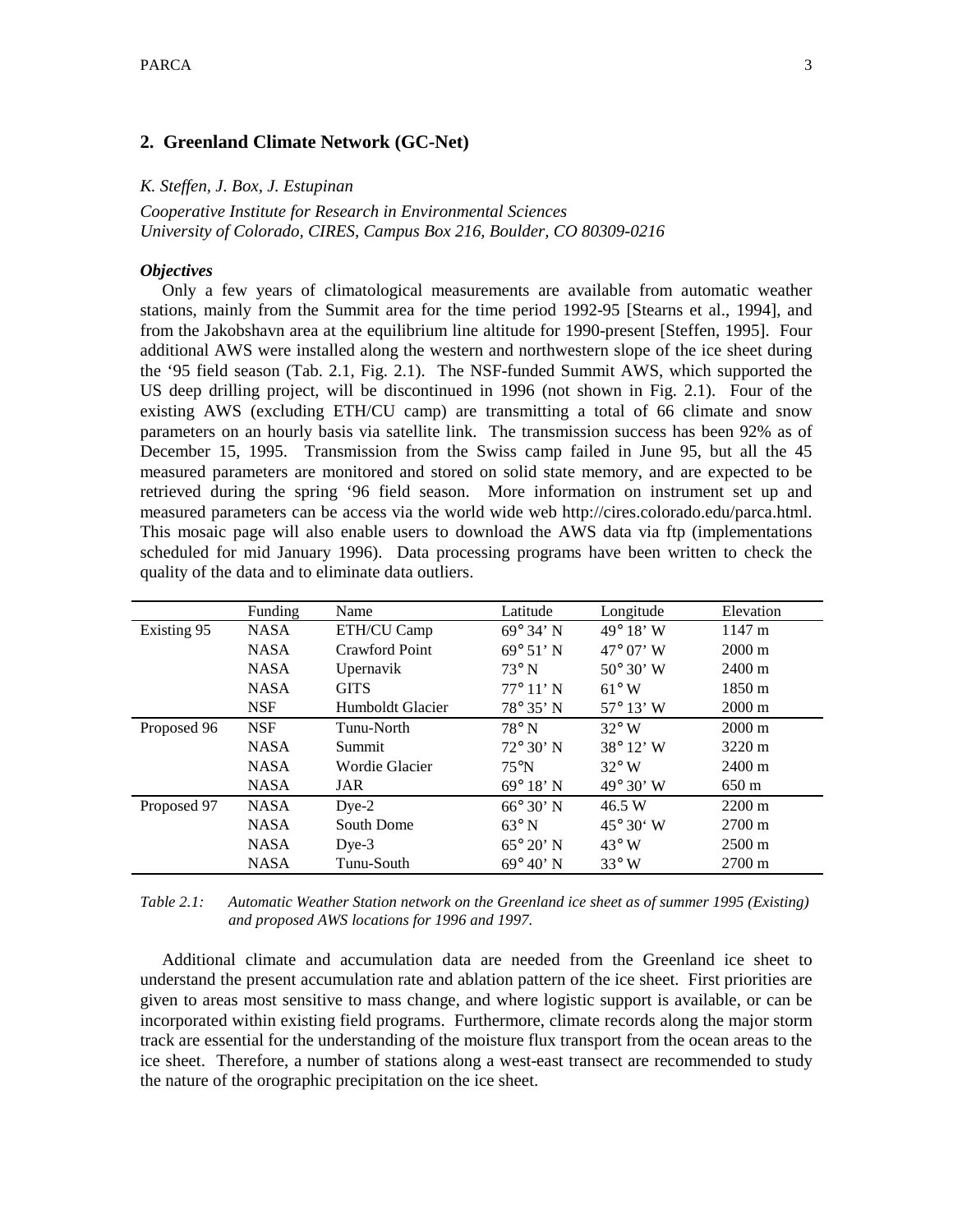PARCA  $\overline{a}$  and  $\overline{a}$  and  $\overline{a}$  and  $\overline{a}$  and  $\overline{a}$  and  $\overline{a}$  and  $\overline{a}$  and  $\overline{a}$  and  $\overline{a}$  and  $\overline{a}$  and  $\overline{a}$  and  $\overline{a}$  and  $\overline{a}$  and  $\overline{a}$  and  $\overline{a}$  and  $\overline{a}$  and  $\overline{a}$ 

*Figure 2. 1: Location map of existing and proposed climate network on the Greenland ice sheet. The Humboldt Gletscher and Tunu-North locations are additional AWS with identical instrumentation sponsored by NSF.* 

 *^ coastal settlements, + existing AWS stations, \* proposed AWS stations*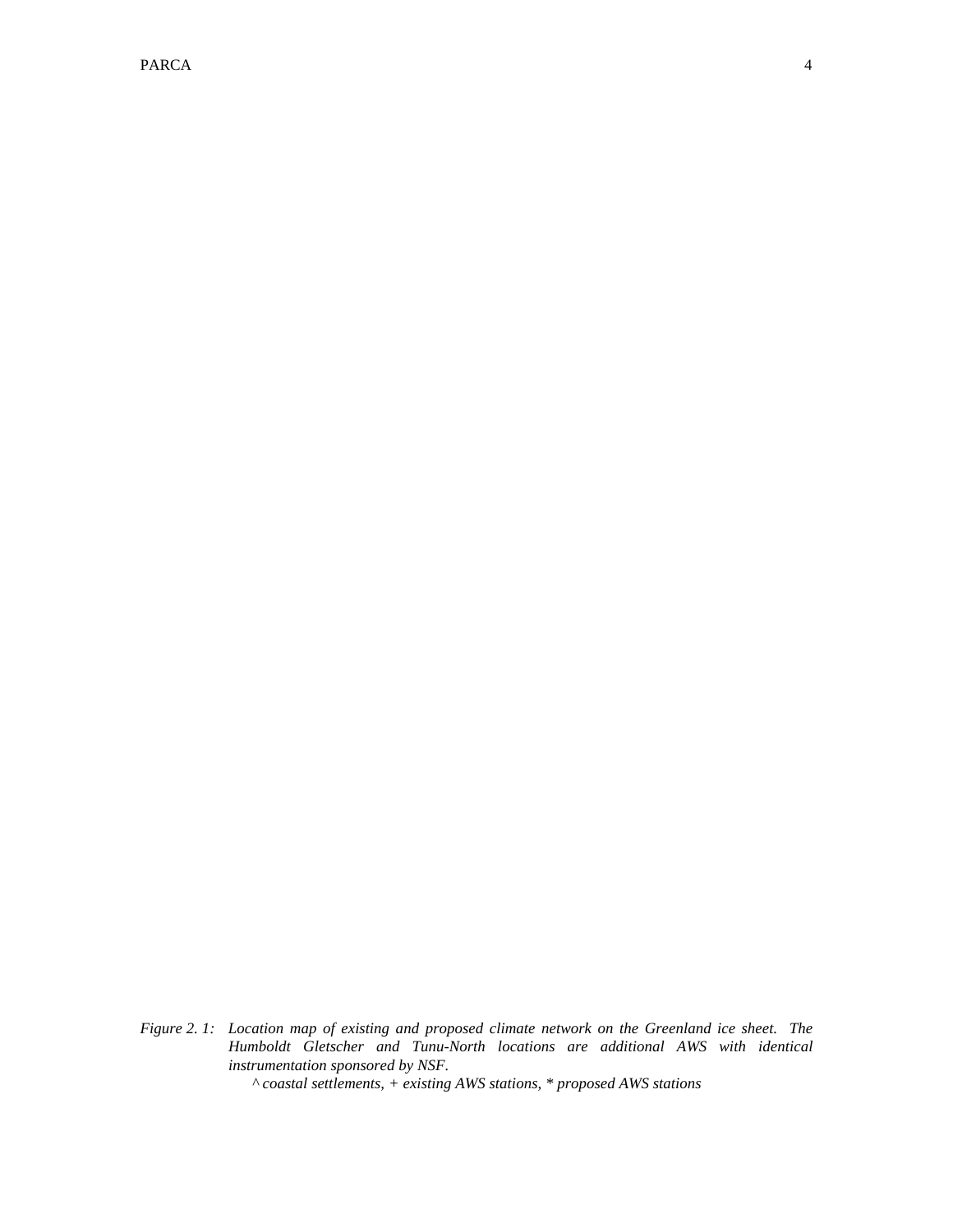#### *Method*

 Each instrument tower will be equipped with a number of meteorological and glaciological instruments (Fig. 2.2). We suggest measuring the following parameters: (a) the accumulation rate at high temporal resolution to identify and resolve individual storms; (b) the radiation balance at the surface; (c) temperature, humidity and wind speed profiles in the air; (d) the conductive heat flux that also describes the energy dissipation in the snow pack (i.e., from refreezing of melt water). Additional meteorological parameters such as wind direction, pressure, and short-wave incoming and reflected radiation will be recorded.

 The radiation will be sampled at 20 s intervals and averaged over 60 minutes. All the other parameters will be sampled every 10 minutes and averaged over 60 minutes. The data will be transmitted via a satellite link (GOES or ARGOS) on an hourly basis throughout the year. In addition, all the measurements will be stored in a 2 Mbytes solid state memory device, which can store 36 months-worth of continuous measurements for up to ten years. The data logger is powered from two 100 Ah batteries, which will be charged from a 20 W solar panel. The satellite link will be powered from two separate 100 Ah batteries connected to a 20 W solar panel. This setup guarantees continuous data recordings and storage, even in the unlikely case of satellite transmission failure.



*Figure 2.2 Automatic Weather Station (AWS) with acoustic snow depth sensors and satellite-link antenna. The batteries (4 x 100 Ah) will be buried in the snow in a waterproof wooden-box. The snow thermocouples will be inserted in a shallow ice core hole to monitor the firn temperatures for the first ten meters.*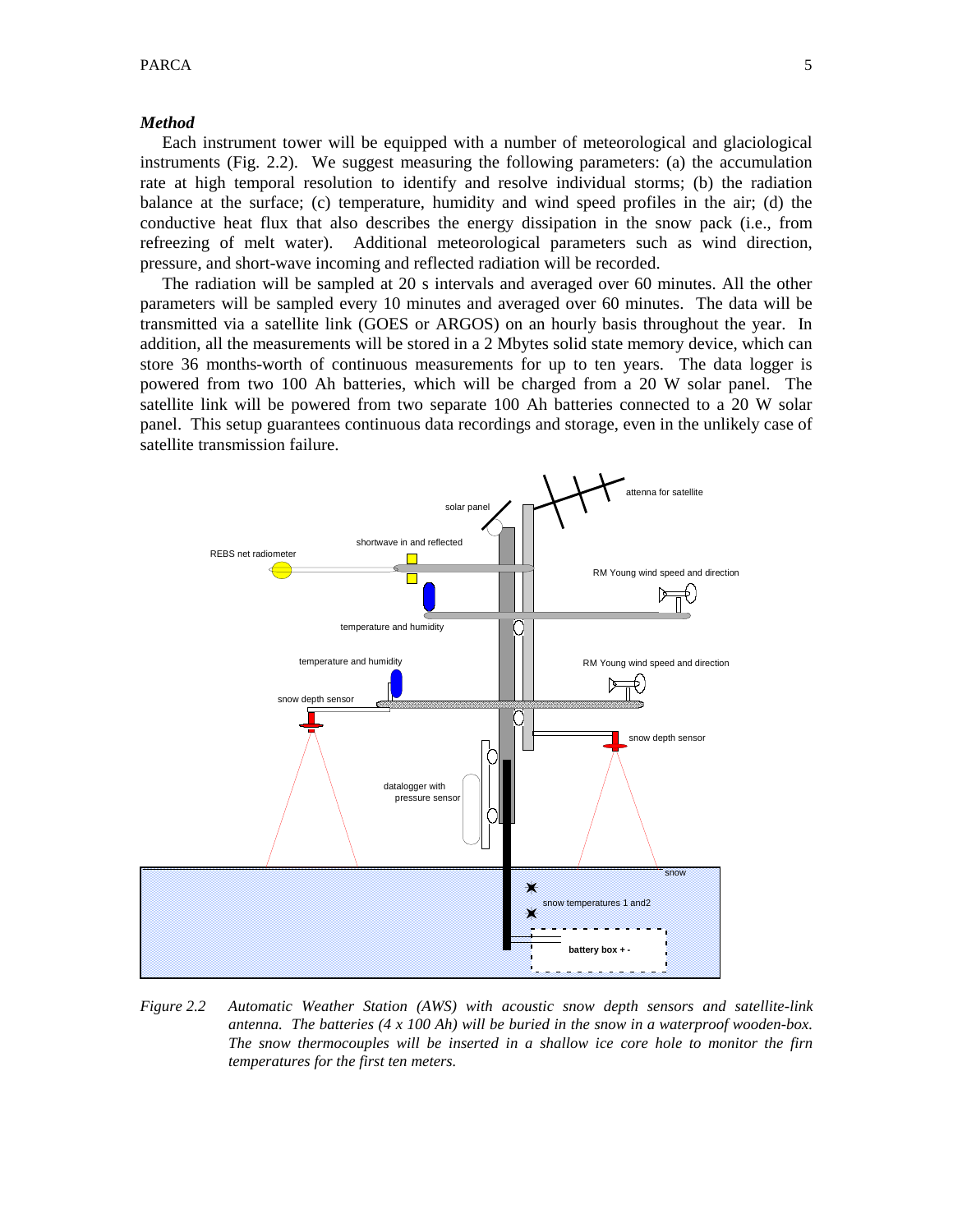*Results* 



*Figure 2.3: Relative surface elevation change at four AWS along the western and northern slopes of the Greenland ice sheet. For locations see Fig. 2.1. GITS showed the largest surface elevation change of -0.8 m (snow accumulation sublimation) over the 6 month time period.* 

*Figure 2.4: Surface climatology of the Upernavic AWS site for June 1- December 1, 1995 (Fig. 2.1). Upper graph shows net radiation with a mean value of -13 W m-2 over the 6 month period. The air temperature (thin line) has a mean value of -14.7* ° *C, and the surface elevation change for the same time period was -0.5 m (accumulation of snow- sublimation). The mean relative humidity was 80% with an average wind speed of 6.9 m s-1 (not shown in this figure).* 

## *References*

- Stearns, J., M. Seefeldt and G.A. Weidner, Greenland Field Report: 1994 Field Season, University of Wisconsin, Space Science and Engineering Center, Madison, Wisconsin, pp.12, 1994.
- Steffen, K., Surface energy exchange at the equilibrium line on the Greenland ice sheet during onset of melt, *Ann. Glaciol*., 21, 13-18, 1995.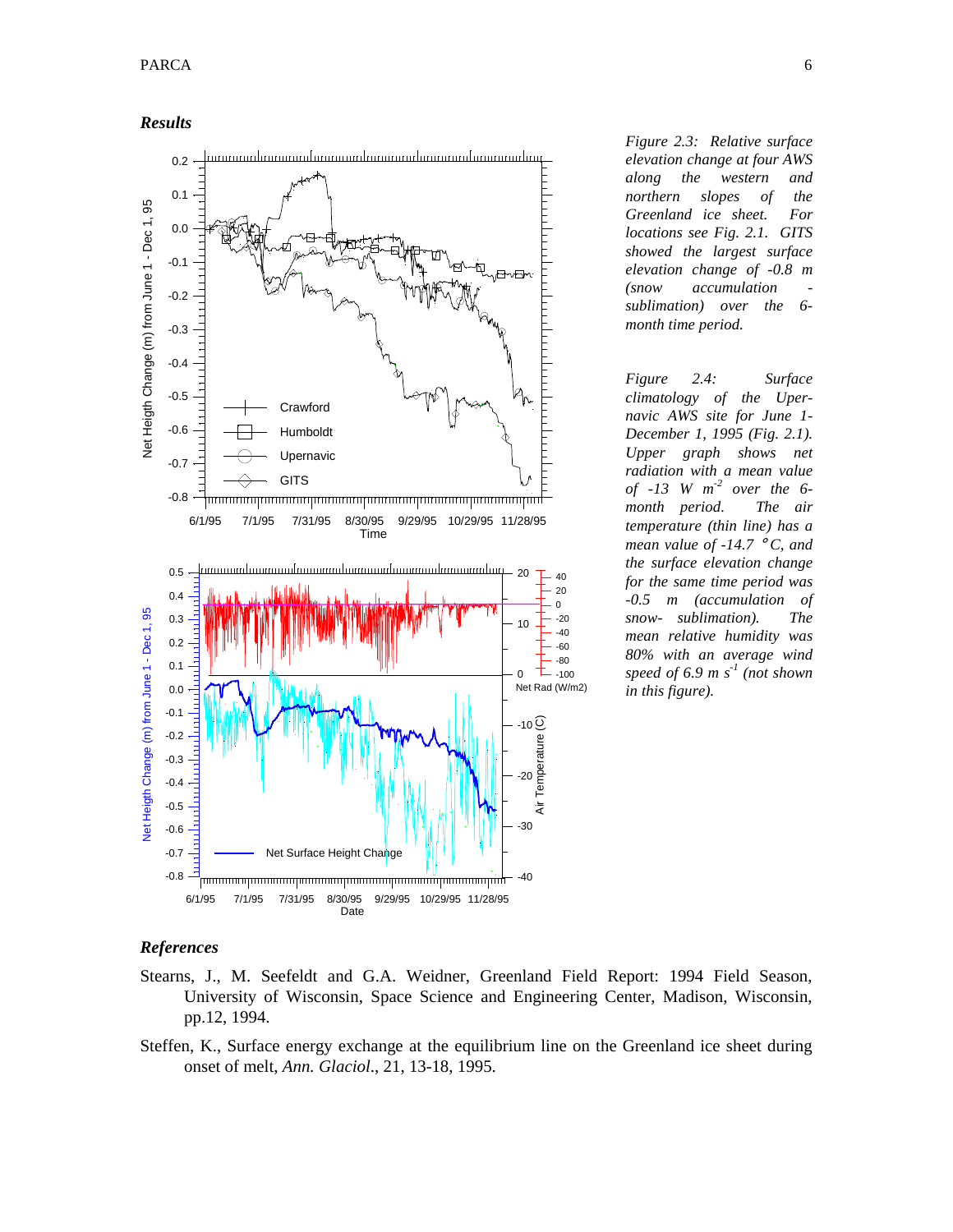## **3. Ice Core Analysis**

#### *E. Thompson, K. Henderson*

*Byrd Polar Research Center The Ohio State University, 108 Scott Hall, 1090 Carmack Road, Columbus OH 43210-1002* 

## *Objectives*

The specific goals for the first year of the program were and continue to be:

- 1. to analyze the 150-meter and the 20-meter cores collected at the NASA-U and Humboldt sites in sufficient detail to extract the annual layers (Fig. 3.1);
- 2. to determine the annual layer thicknesses from the layer separations and core densities (Fig.  $3.2$ :
- *3.* to determine the annually averaged  $\delta^{18}$ O for each year in the 150-meter and 20-meter cores from the NASA-U site and to characterize the sulfate deposition associated with a selected set of known volcanic events such as Tambora, Coseguina, etc.

## *Method*

 The primary activities supported on this project to date include participation in the field program to collect the cores at the NASA-U site (73°50.58'N; 49°29.58'W) and the continuing analyses of the dust, oxygen isotopic ratios ( $\delta^{18}O$ ) and Beta radioactivity concentrations for the cores from the NASA-U site and the dust and Beta radioactivity for the Humboldt cores. Figure 3.1 illustrates the concentrations of microparticles (insoluble dust) and the oxygen isotopic ratio  $(\delta^{18}O)$  for the upper 32 meters of NASA-U (Core 1: 151.24m). Although both parameters exhibit strong seasonality, the dust concentrations are the more reliable and preferred parameter for the identification of annual layers. Visible features associated with the less dense summer horizons which were identified in the field using a light-table. Of the 48 visible layers identified between 1992 and 1945, only two were questioned in the field and were later confirmed by the laboratory analyses. Thus the visible summer layers also provide a reasonable dating proxy.

 The isotopic ratios for the Humboldt core will be conducted by Jim White at the University of Colorado. All of the cores were returned to Ohio State where the Arizona investigators (Martin Anklin and Betty Snider) have just competed all of the chemistry measurements (6 species with an on-line system). The Humboldt cores will be shipped to Jim White in late November and will be put in storage at the National Ice Core Laboratory in Denver.

## *Results*

Preliminary conclusions from the NASA-U analyses include:

- 1. the accumulation rate is  $345 \text{ mm H}_2\text{O}$  equivalent;
- 2. average  $\delta^{18}$ O from 1993-1945 is -30.75‰;
- 3. annual layer identification requires at least two seasonally varying parameters;
- 4. the  $\delta^{18}$ O summer peaks and the visible summer layers are strongly coincident and
- 5. dust concentrations generally peak in the spring.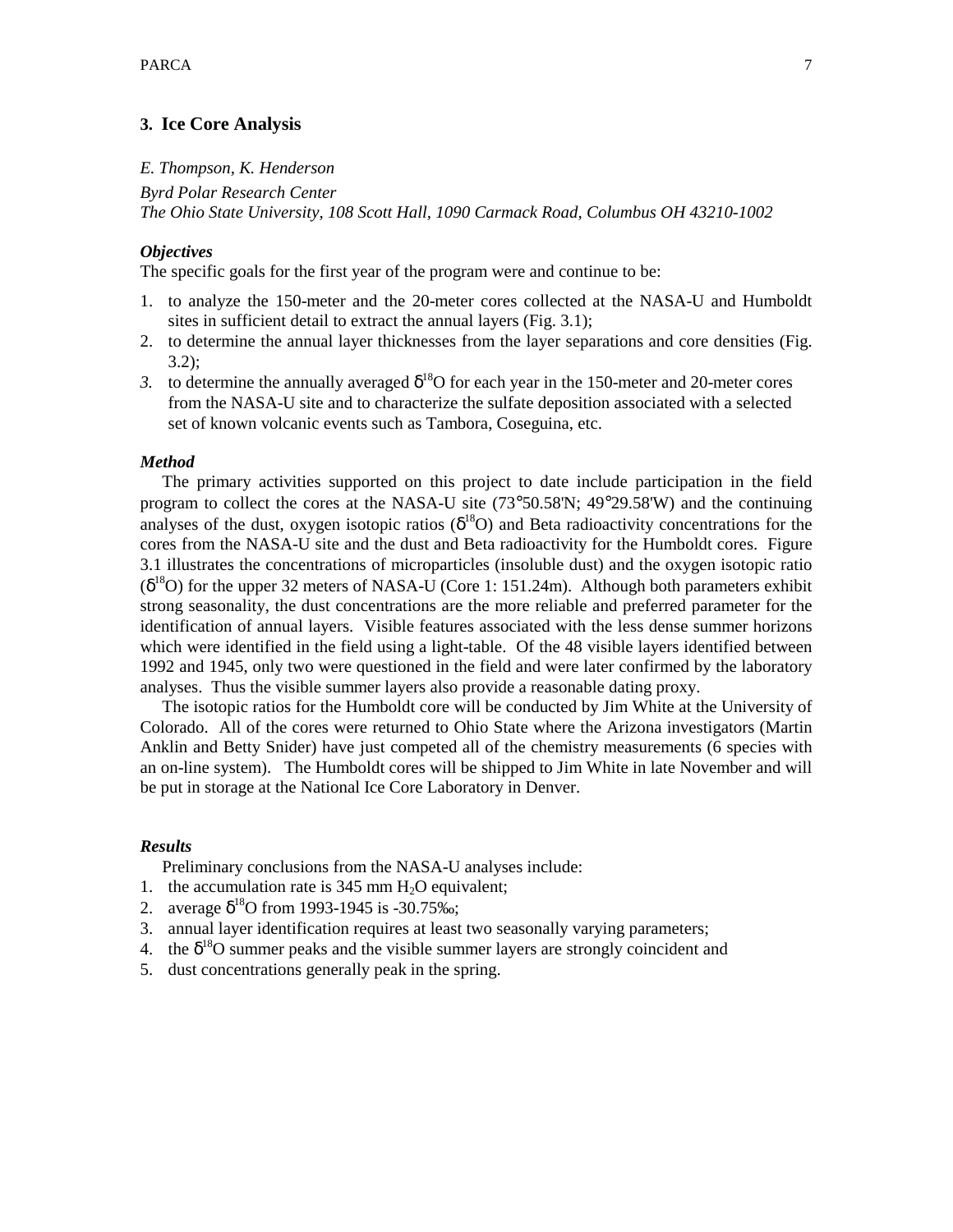PARCA 2008 and 2008 and 2008 and 2008 and 2008 and 2008 and 2008 and 2008 and 2008 and 2008 and 2008 and 2008 and 2008 and 2008 and 2008 and 2008 and 2008 and 2008 and 2008 and 2008 and 2008 and 2008 and 2008 and 2008 and

*Figure 3.1: Concentration of microparticles (top axis) and oxygen isotopic ratio (bottom axis) for the upper 32 m of the NASA-U core.*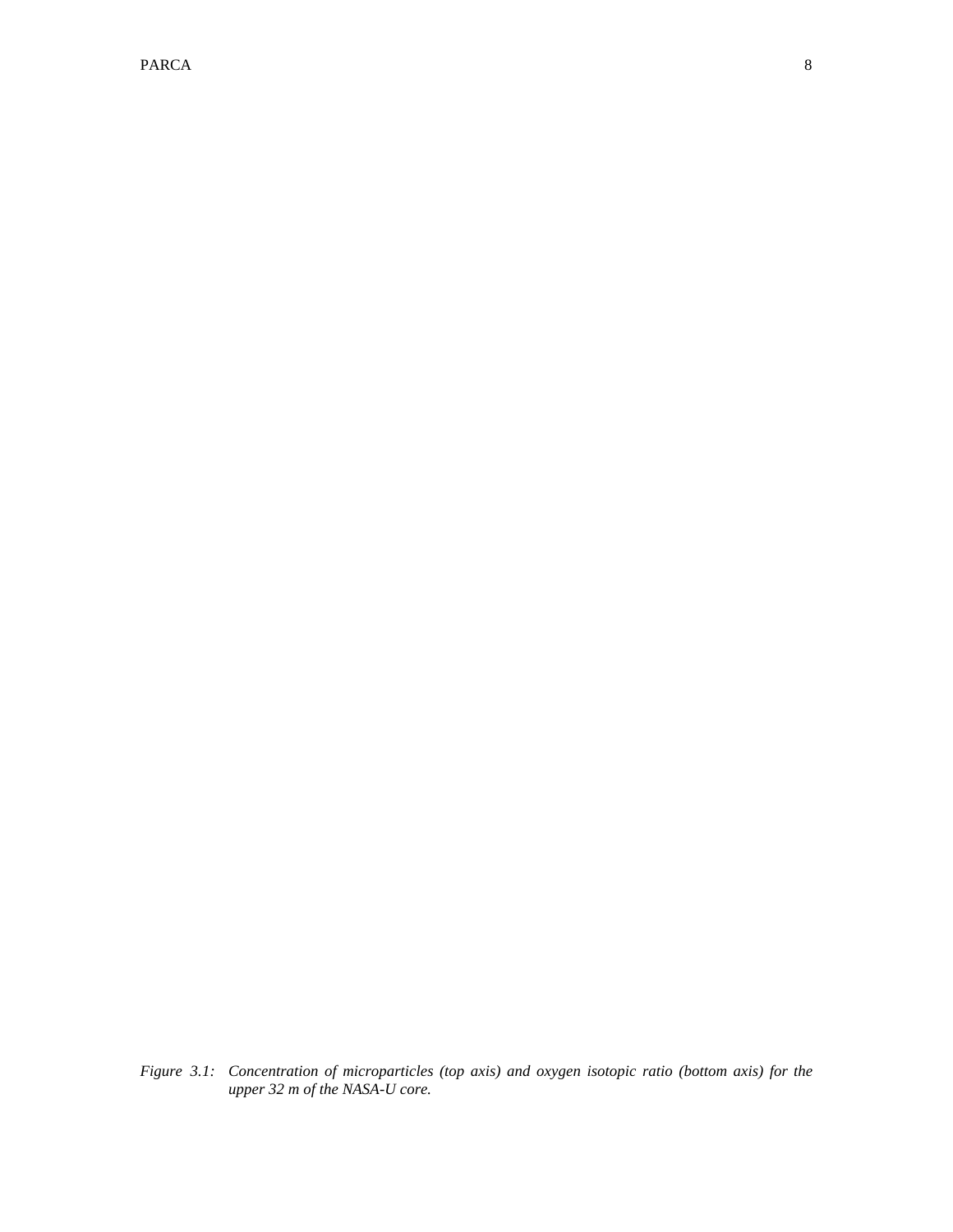PARCA 2008 and 2008 and 2008 and 2008 and 2008 and 2008 and 2008 and 2008 and 2008 and 2008 and 2008 and 2008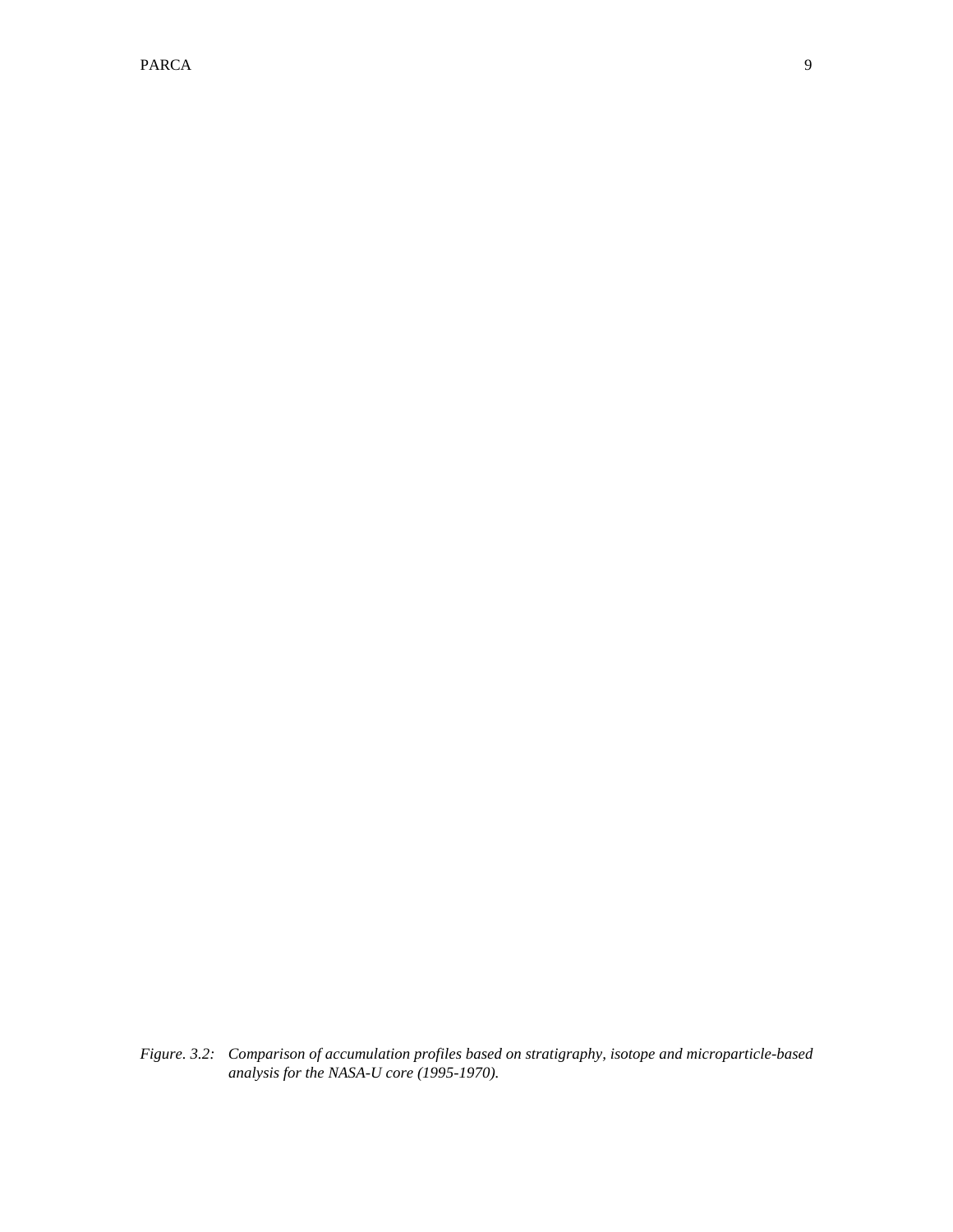## **4. Annual Accumulation Based on Ice Core Analysis**

*R. Bales, M. Anklin* 

*Department of Hydrology and Water Resources University of Arizona, Tucson, AZ 85721* 

## *Objectives*

 The primary aim of our work is to develop an accurate estimate of the annual accumulation at various sites on the Greenland ice sheet for the period covered by 150-m ice cores and 20-m firn cores that were drilled in 1995. The actual number of years in each core will depend on the accumulation at the site. The secondary aim of our proposed research is to develop distributed data that can be used in connection with more-detailed studies and longer records at Summit, Greenland to infer the quantitative relations between concentrations of hydrogen peroxide and formaldehyde preserved in the ice and the corresponding atmospheric concentrations at or shortly after the time of deposition. These results will be used to inter changes in atmospheric oxidation capacity.

## *Method*

 Two 150-m ice cores and seven 20-m ice cores will be analyzed for hydrogen peroxide  $(H_2O_2)$ , ammonium (NH<sub>4</sub><sup>+</sup>), calcium (Ca<sub>2</sub><sup>+</sup>), nitrate (NO<sub>3</sub><sup>-</sup>) and formaldehyde (HCHO) at high resolution using a continuous melter system. The 1st 4 species will be used to establish annual water accumulation; hydrogen peroxide and formaldehyde will also be used to examine changes in atmospheric oxidation capacity.

## *Results*

We have analyzed a 10-m test section of NASA-U core 1 for continuous  $H_2O_2$ ,  $NH_4^+$ ,  $Ca_2^+$ , HCHO and NO<sub>3</sub>. Techniques look good and seasonal signals are distinct for  $H_2O_2$ , NH<sub>4</sub><sup>+</sup>, and  $Ca<sub>2</sub><sup>+</sup>$ . We plan to analyze the NASA-U, Humboldt and Crawford Point cores in October at Ohio State.  $H_2O_2$ ,  $NH_4^+$ ,  $Ca_2^+$ , and  $NO_3^-$ , will give estimates of annual accumulation of water. In combination with density data this will give snow accumulation.  $H_2O_2$  and HCHO, used in conjunction with atmospheric modeling, will be related to changes in atmospheric oxidation capacity.

## *Proposed '96 Field Work*

- 1. Camp Century, 150 m and 2x20 m cores. Do chemical analyses in the field, at least for the firn sections. This will set aside any concerns over HCHO and  $H_2O_2$ , losses and thus accuracy of levels analyzed in the cores.
- 2. Also analyze K. Steffen's TunuN cores for the same suite of species.
- 3. Cooperate in drilling and analyzing a core in East Greenland, at a site with a higher accumulation than TunuN.
- 4. Propose snow pits beneath automatic depth gauges (ADG's) for detailed chemical analyses, at least  $H_2O_2$ , and <sup>18</sup>O (in cooperation with C. Shuman).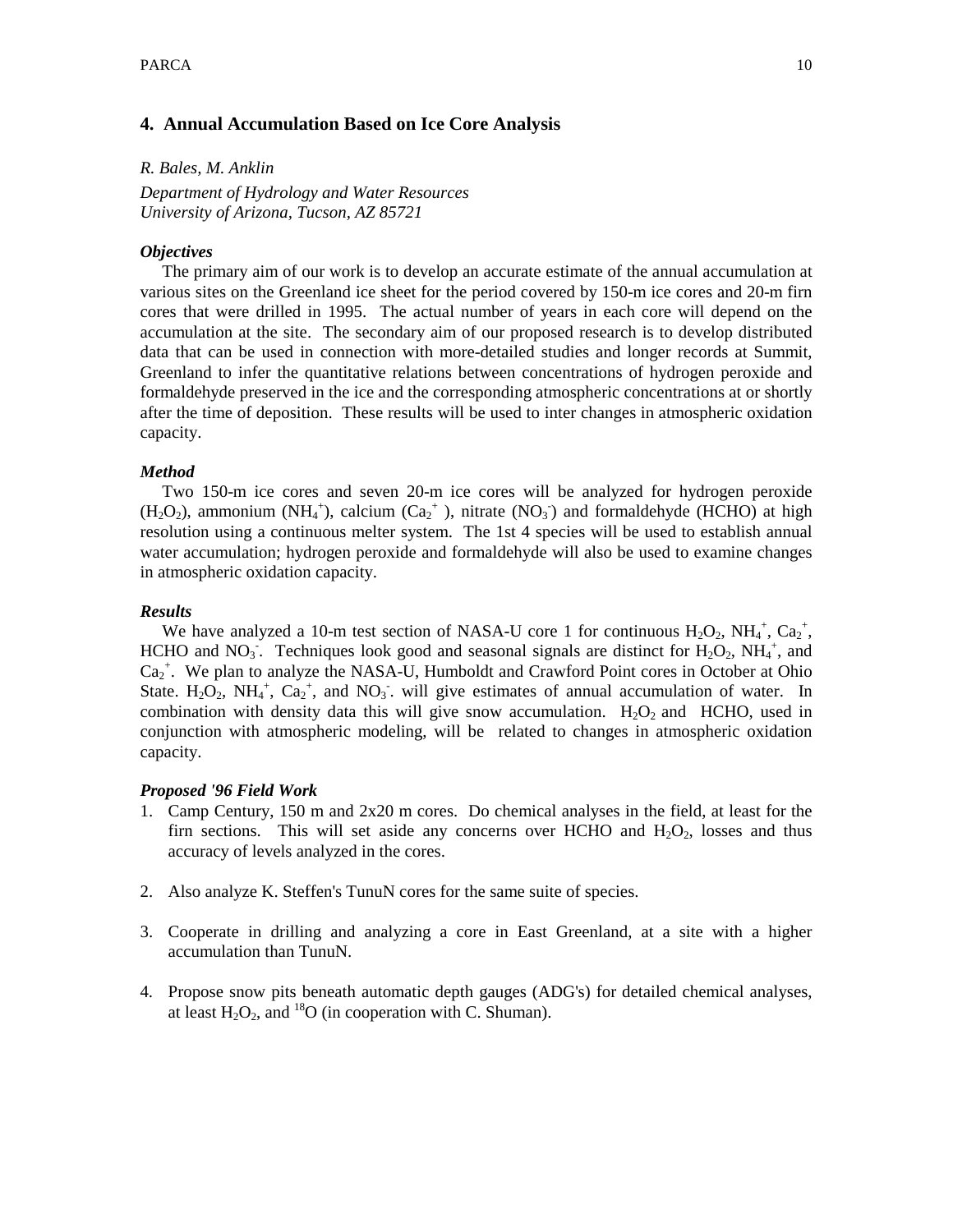## **5. Ice Core Interpretation**

#### *K. Steffen, A. Nolin, W. Abdalati*

*Cooperative Institute for Research in Environmental Sciences University of Colorado, CIRES, Campus Box 216, Boulder, CO 80309-0216* 

## *J. White*

*Institute of Arctic and Alpine Research University of Colorado, INSTAAR, Campus Box 450, Boulder, CO 80309-0450* 

## *Objectives*

 Shallow ice cores (NSF-sponsored) taken in conjunction with the emplacement of NASA and NSF-sponsored AWS will be analyzed to determine past accumulation and its variability. Furthermore, since evidence of past melt is preserved in the stratigraphy at some locations, ice cores will be used to extend the surface climatology record of these regions. Annual accumulation rates can be derived using isotopic ratios of oxygen (δ<sup>18</sup>O) and Deutrium (δD). Fine-scale analysis of shallow ice cores provide data indicating seasonal minima and maxima corresponding to minimum and maximum snow temperatures. These values can be altered through fractionation that occurs as vapor is precipitated and sublimated in the snowpack and then lost to the atmosphere. However, this effect appears to have a minimal effect on the seasonal cycles of isotopic values, as shown by recent work comparing isotopic profiles in snow with temperature observations made directly by meteorological stations and indirectly by remote sensing [Shuman et al., 1995]. Data collected at the proposed meteorological stations in combination with the isotope data will provide us with the observations needed to calibrate the isotope thermometer on the seasonal scale. This has recently been done successfully at the GISP2 site in central Greenland and needs to be confirmed at other sites.

 One of the major applications of ice core data is the estimation of snow accumulation in the vicinity of the core location. A major problem arises however in identification of the date of peak isotope values (i.e. the date on which the maxima and minima isotope values occur). Since accumulation estimates are calculated from the depth differences between isotope peaks, and the time interval between those peaks, the estimates are highly dependent on the dates of temperature maxima or minima. A one month underestimation in one year followed by a one month overestimation in another, results in a time error of 17%. Such an error significantly alters the estimated annual accumulation rates.

## *Method*

 Using a combination of different passive microwave frequencies with their varying penetration depths, estimates of the date of maximum and minimum surface temperatures can be made as a function of the brightness temperature characteristics. Assuming a logarithmic distribution of snow temperature with depth, and an exponential extinction of microwave radiance, the date of minimum surface temperature can be extrapolated from a time series of 19 GHz, 37 GHz, and 85 GHz (when available) vertical profiles. These minimum temperature estimates can be correlated with air temperatures recorded by existing, and soon to be in place AWS. In addition, AWS accumulation measurements can also be correlated to future ice core calculations, as well as modeled accumulations; thus improving ice core interpretation.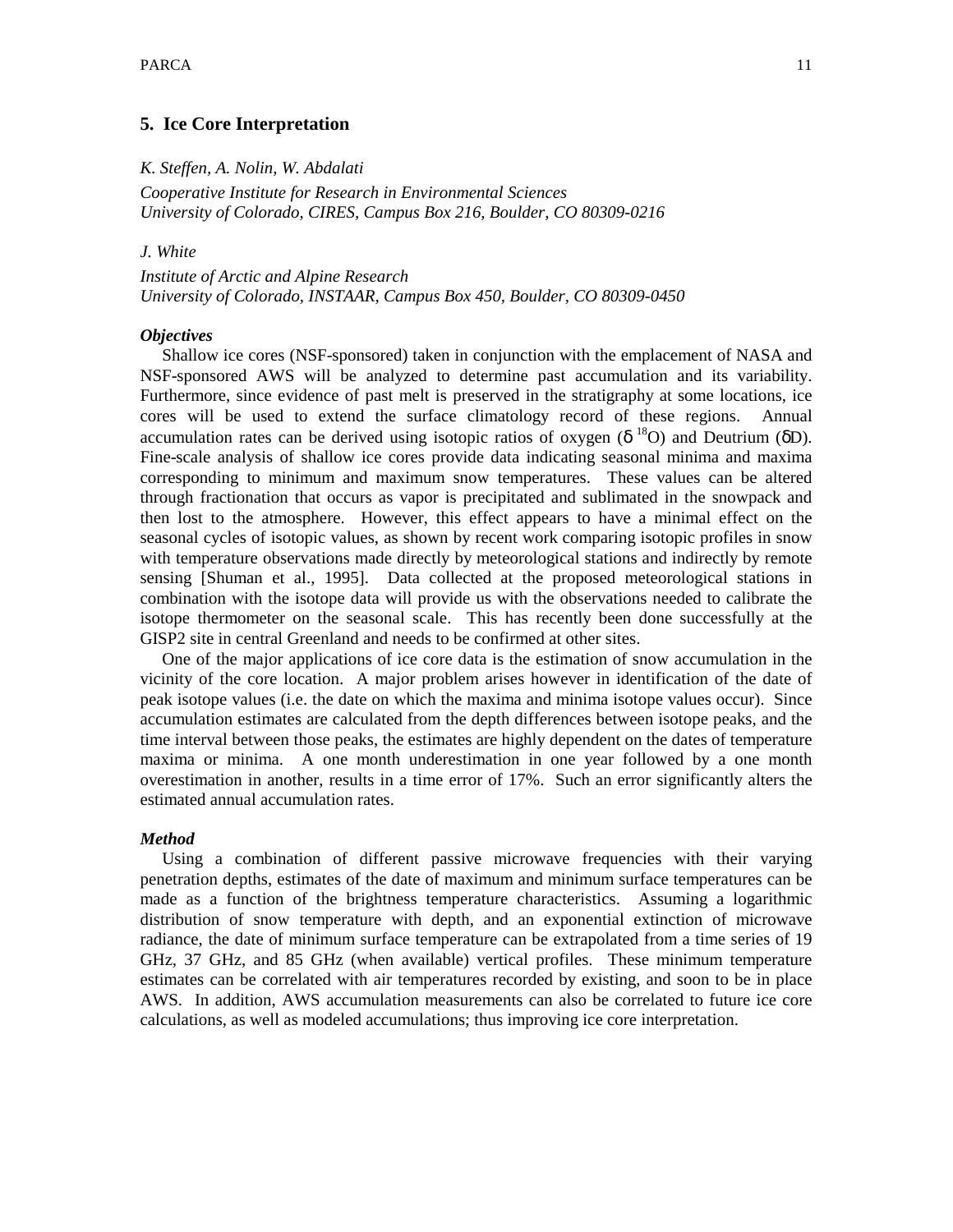## *Results*

 During the '95 field season, 6 ice cores were retrieved from the Humboldt camp in north-west Greenland (78 $^{\circ}$  35' N, 57 $^{\circ}$  13' W, 2000 m). Isotope and dust analyses have been made for all ice cores, but the final results were not available yet. Preliminary isotope versus depth analyses for the Humboldt Base Camp core revealed an average accumulation rate of 23.5 cm water equivalent for the time period 1967-95 (Fig. 5.1). Further, results from the different ice cores showed an accumulation variability of up to 17 % over 25 km.



*Figure* 5.1: Analysis of  $\delta^{18}O$  versus depth for the Humboldt Base Camp core. The mean accumulation *rate of 23.5 cm water equivalent per year (1967-95) is in good agreement with published values.* 

## *Proposed '96 Field Work*

 A total of 9 shallow ice cores will be retrieved from the low-accumulation area in north-west Greenland (Tunu-North, 78° N, 32° W, 2000 m). The spatial variability of the accumulation over an area of 100 x 100 km will be the prime objective for the '96 field season. Ice core depth of 20 m will be sufficient to cover a time span of approximately 60 years. At the Tunu-North Base Camp, a 50 m ice core will be retrieved. All the ice cores will be analyzed at CU, OSU (White, Thompsen, Bales) to determine the accurate accumulation rate based on the seasonal variations of  $\delta^{18}O$ ,  $\delta D$ ,  $H_2O_2$ ,  $NH_4^+$ ,  $Ca_2^+$ , HCHO, NO<sub>3</sub>, and dust. The major part of this ice core project, including logistic and drilling personal will be provided by NSF through PICO.

#### *References*

Shuman, C.A., R.B. Alley, S. Anandakrishan, J.W.C. White, P.M. Grootes, and C.R. Stearns, Temperature and accumulation at the Greenland Summit: comparison of high resolution isotope profiles and passive microwave brightness temperature trends, *J. Geophys. Res.,* 1995.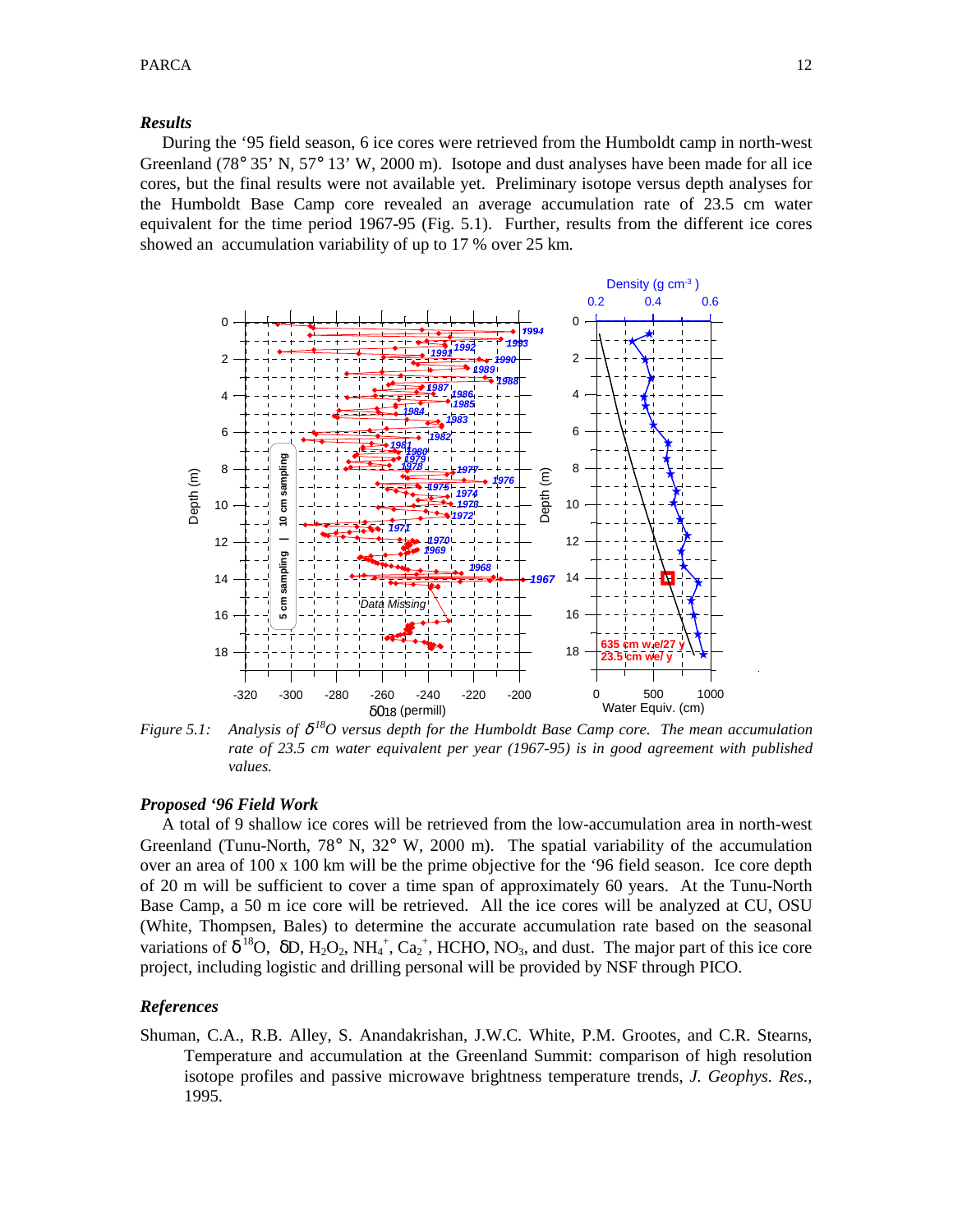## **6. Atmospheric Estimates of Greenland Accumulation**

#### *Dave Bromwich*

*Byrd Polar Research Center The Ohio State University, 108 Scott Hall, 1090 Carmack Road, Columbus OH 43210-1002* 

## *Objectives*

 Observations of precipitation over Greenland are limited and generally inaccurate. However, the analyzed wind, geopotential height and moisture fields are available for recent years. The objective of this study is to complete development of a dynamic method for retrieving precipitation over Greenland from these analyzed fields, and to apply this approach to obtain precipitation and accumulation estimates from 1979 to 1994.

#### *Method*

 Because the 850 hPa level over Greenland is actually below the earth's surface, the vertical motion induced by orography is very important. The effect of the ice sheet orography on precipitation needs to be correctly treated. For this purpose, an omega-equation without the quasi-geostrophic approximation in sigma-coordinates has been developed to retrieve precipitation. The method has been tested by comparing the computed precipitation rate with that derived from the global four-dimensional data assimilation of the National Meteorological Center (NMC). The tested results are very good on both a daily and monthly basis for retrieval of precipitation from synoptic and mesoscale systems.

#### *Results*

 The data from the European Center for Medium-range Weather Forecasts (ECMWF) at 2.5 x 2.5 degree resolution (TOGA Archive II from NCAR) for 1987 and 1988 have been used to retrieve the precipitation twice per day based on the analyzed data at 0000 and 1200 UTC. The retrieved mean precipitation for these two years is shown in Figure 6.1; this is in good agreement with the observed annual accumulation pattern over the Greenland Ice Sheet. The large amounts along the southeastern coast are associated with the storms passing toward Iceland. The enhanced amounts along the western coast are caused by lows moving northward into Baffin Bay. The northern interior where accumulation is low is mostly protected from the effects of cyclonic activity.

 The relationship between variations in precipitation over Greenland and changes in cyclonic activity has been studied based on daily retrieved precipitation and synoptic analysis. It is found that the major weather system producing precipitation over Greenland is the frontal cyclone. The composite monthly mean sea level pressure charts for high and low monthly precipitation over Greenland show that if a cyclone persists in the Labrador Sea, heavy precipitation will fall over Greenland during that month. By contrast, if a cyclone persists near Iceland, precipitation over Greenland will be reduced. This is an important relationship between Greenland precipitation and cyclonic activity.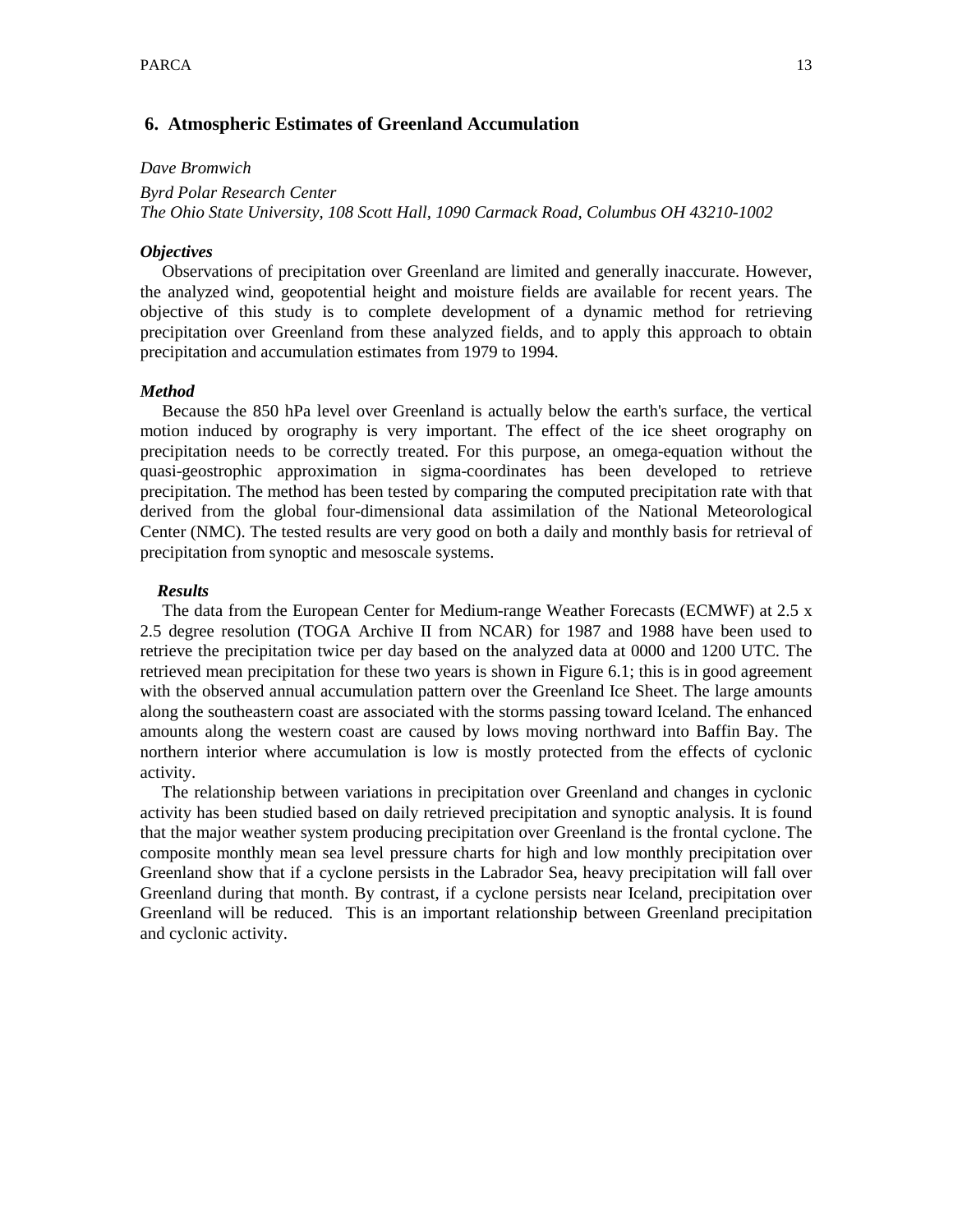PARCA 14

*Figure 6.1: The retrieved mean precipitation for 1987 and 1988, in centimeters of water equivalent per year. Contour interval is variable.*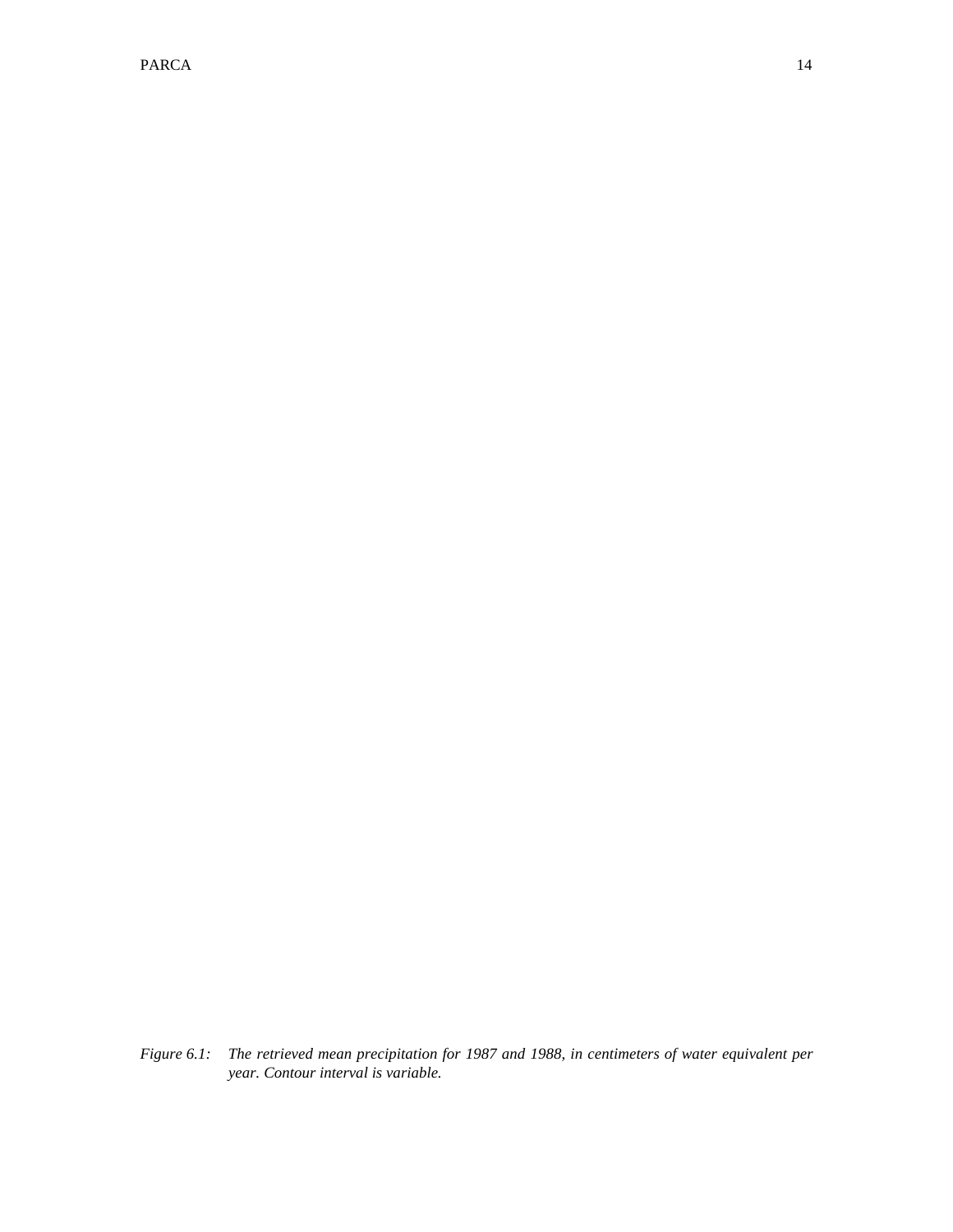## **7. 2000 Meter Velocity Traverse**

*R. H. Thomas* 

*Code YS, NASA HQ, Washington DC 20546* 

*B. M. Csatho* 

*Byrd Polar Research Center The Ohio State University, 108 Scott Hall, 1090 Carmack Road, Columbus OH 43210-1002* 

## *Objectives*

 The objective of this project is to measure ice velocity at approximately 30-km intervals along the 2000-meter contour level, totally around the Greenland ice sheet (Fig. 7.1). GPSmeasurements are made at yearly (or longer) intervals at stations marked by jointed aluminum poles and flagged bamboo's; the exposed length of each pole is measured to provide estimates of local snow accumulation. In addition, precise gravity measurements are made at each site with a LaCoste-Romberg gravimeter. The resulting data set will help interpret measurements of ice thickness changes resulting from the airborne laser-altimeter program, and they will help validate model simulations of the ice sheet. Within the 30-km gaps between stations, we expect to obtain information on the details of relative motion from interferometric analysis of pairs of SAR images obtained by ERS and possibly RADARSAT; this information will result from other NASA-supported investigations.

## *Results*

 Total circumnavigation of the ice sheet will require approximately 180 stations. The first leg of the traverse, linking Crawford Point to the Central 1980 OSU cluster south of Dye 2, was planted by skidoo in 1993 by K. Jezek, K. Kuivinen, and R. Thomas. The second, linking Camp Century with a point inland of Rinks Glacier, was planted in 1994, also by skidoo, by K. Kuivinen, R. Thomas, and two field assistants. Bad surface conditions on this leg persuaded us that rapid progress on the project would require Twin Otter support, and in 1995 we remeasured all but 2 of the stations planted in 1993 and 1994 and planted 10 new stations to fill gaps between Crawford Point and Camp Century. Together with reoccupation of 9 stations close to Crawford Point, this totaled 61 occupations in the equivalent of about 9 full working days. Velocities resulting from the re measured stations are shown in Figure 7.2.

## *Proposed '96 Field Work*

 In 1996, we plan to complete the planting of stations around the remainder of the ice-sheet perimeter and to re-measure the new stations planted in 1995. This will require a total of about 145 station occupations, or more than double the number visited in 1995. We plan to accomplish this by devoting one Twin Otter solely to this work, and by using light-weight camping equipment and food so that loads are light enough to allow work to be done during "camptransit" flights.

 The eastern side of the ice sheet is steeper than in the west, and is dammed against the coastal mountain ranges. Consequently, in some areas, the 2000-meter contour traverses either the mountains or crevassed parts of the ice sheet. In these regions, our traverse will be planted at a higher elevation. Following resurvey, in 1997, of the new 1996 stations, we shall have estimates of ice velocities around the entire perimeter of the ice sheet.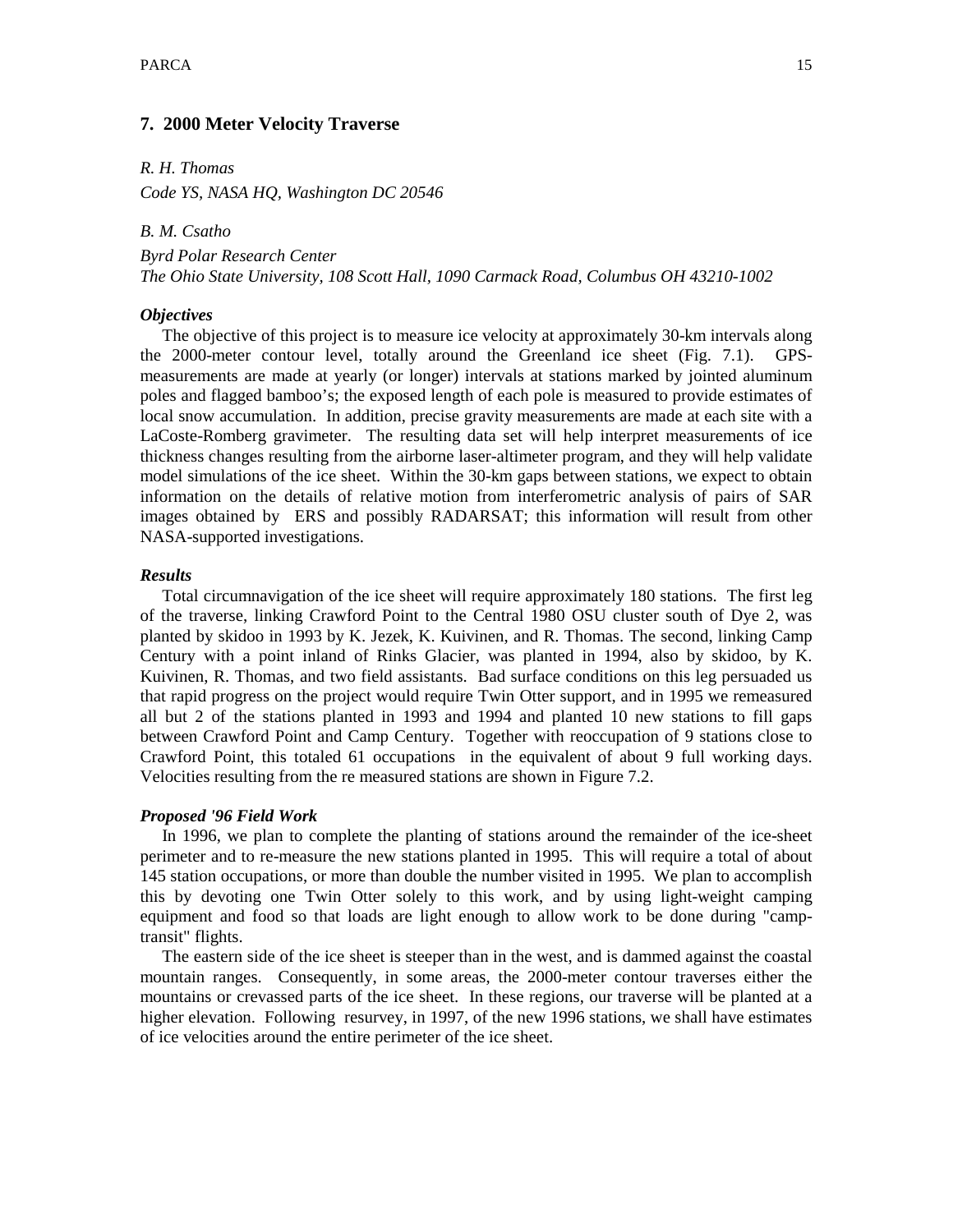



*Figure 7.1: 2000 m contour line of the Greenland ice sheet. The solid line represents the GPSmeasurements made in 1993-95, dashed line marks the planned field season for 1996.* 



Velocities resulting from the stations reoccupied in 1995

*Figure 7.2: Ice velocities resulting from the stations reoccupies in 1995.*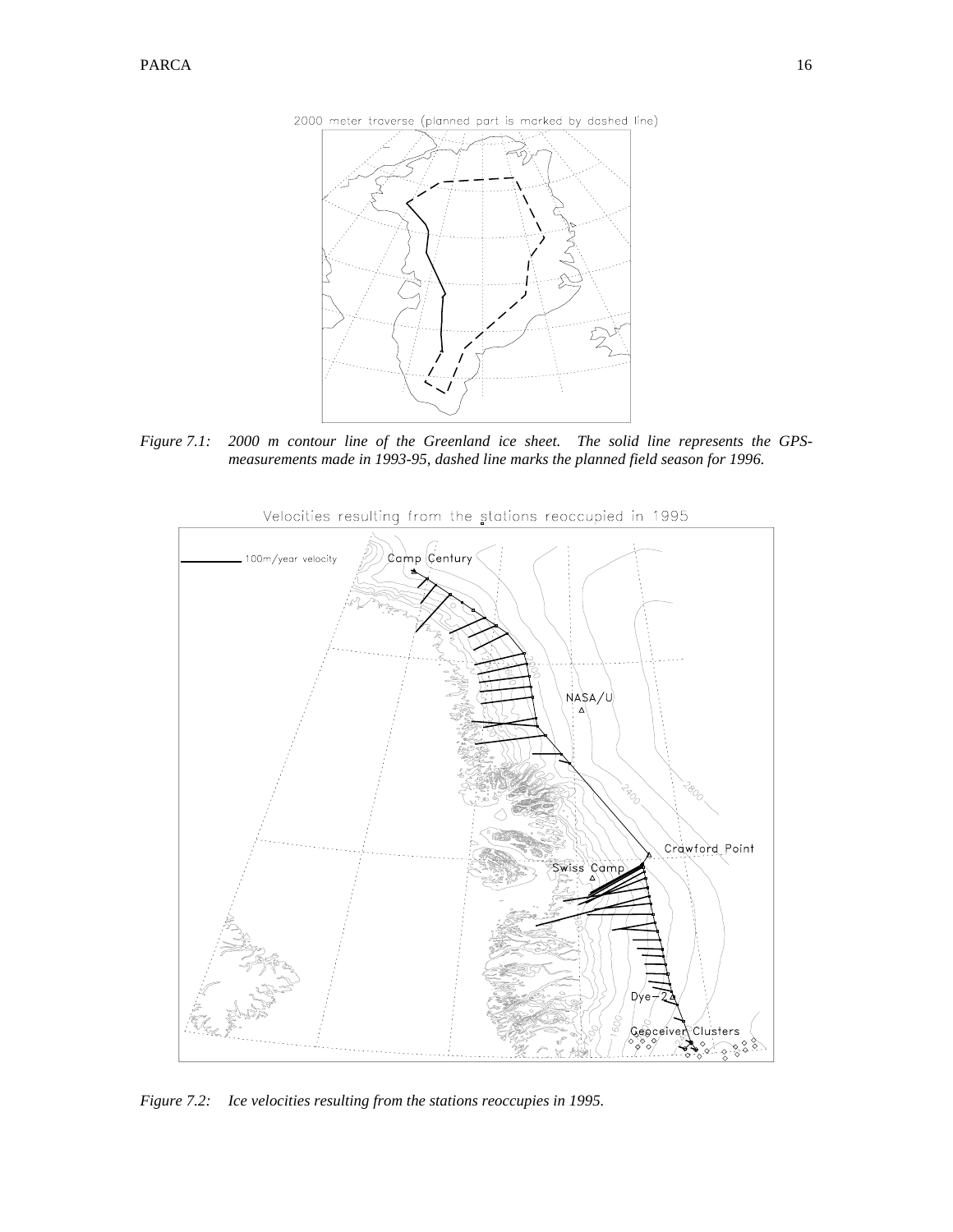## **8. Measurement of Thickness of the Greenland Ice Sheet**

## *P. Gogineni*

*Radar Systems and Remote Sensing Laboratory The University of Kansa, 2291 Irving Hill Road, Lawrence, KS 66045* 

## *K. Jezek*

*Byrd Polar Research Center The Ohio State University, 108 Scott Hall, 1090 Carmack Road, Columbus OH 43210-1002* 

#### *Objectives*

 We performed radar depth sounding of the Greenland ice sheet during the summers of 1993, 1994 and 1995. The objectives of this work are to obtain ice thickness and bottom topography information to study the dynamics and mass balance of the ice sheet, and to evaluate the performance of the system and perform any modifications to make it robust and fully functional.

#### *Method*

We used a coherent radar developed at The University of Kansas for the ice sounding. The radar operates at a center frequency of 150 MHz with a bandwidth of 18.75 MHz that gives about 5-m resolution in ice. The system is designed to transmit peak power of about 200 W, but it obtains the sensitivity required to measure ice thickness through signal processing.

 We installed the system on a NASA P-3 aircraft and collected data over several flight lines during the summers of 1993, 1994 and 1995. We observed strong bottom echoes when the ice thickness exceeded 3 km in the dry snow zone. In the melt and percolation zones the bottom echoes were clearly visible in areas with ice thickness of less than about 1.8 km; the echoes faded in and out when thickness exceeded 1.8 km.

 During the experiments, we stored data on Bernoulli disks. We transferred data from all three years onto the Radar Systems and Remote Sensing Laboratory (RSL) computer network. We completed first-level processing of the data from along most of the flight lines. For detailed data analysis and generation of thickness maps, we concentrated on a few selected flight lines. These flight lines include the NASA traverse line, GISP and GRIP drill sites, glaciers and the Swiss drill site.

## *Results*

 Figure 8.1 shows a sample of thickness data derived from radar data from a flight line passing over GRIP and GISP sites. The radar-derived thickness is within a few meters of that obtained from core measurements. The data also show detailed bottom topography around the drill sites with a maximum peak-to-peak deviation of about 300 m.

 Figure 8.2 shows ice thickness information derived from radar data over the Petermann glacier. The ice thickness decreases rapidly from about 1100 m at 80.15 N and 57.8 W to about 550 m at 80.56 N and 59.87 W over a distance of about 38 km. Over the next 15 km along the channel, there is a further decrease in thickness from about 550 m to 200 m along with an indication of heavy bottom crevassing. This can be attributed to heavy melting. The ice thickness increased slightly by about 50 m from 200 m over the next 10 km and stabilized to a thickness of about 150 m before it reached the calving front.

## *Proposed '96 Field Work*

 We have also upgraded our connectorized radar system to eliminate all the problems observed during the experiments. We believe the radar is ready for routine measurement of ice thickness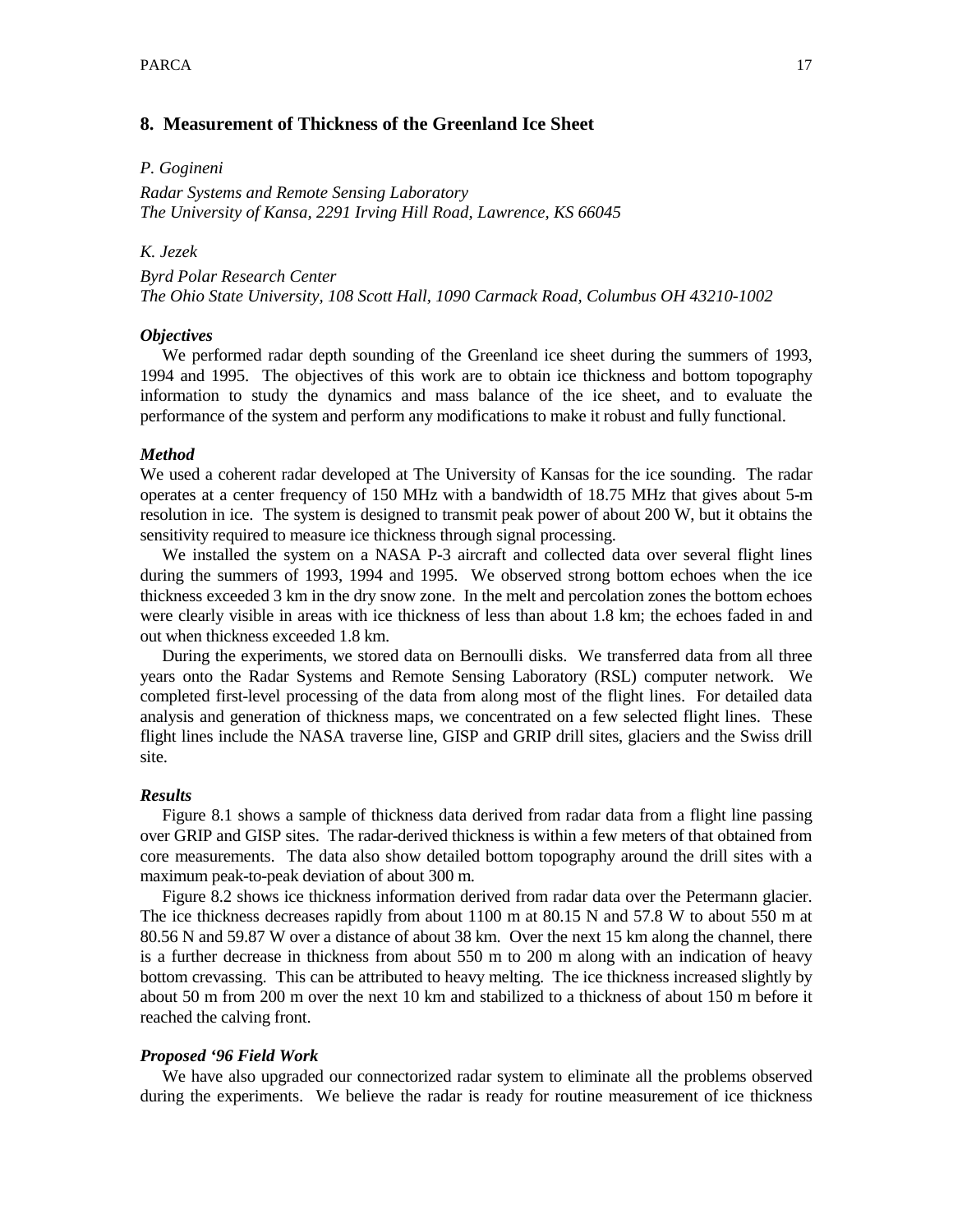during future experiments. We have also built a prototype next-generation radar receiver and transmitter as part of an undergraduate senior design project. We hope to develop an operational radar based on the prototypes by April-May 1996, for field experiment during the summer of 1996.

*Figure 8.1: Ice thickness profile between GRIP and GISP (72.59*° *N).*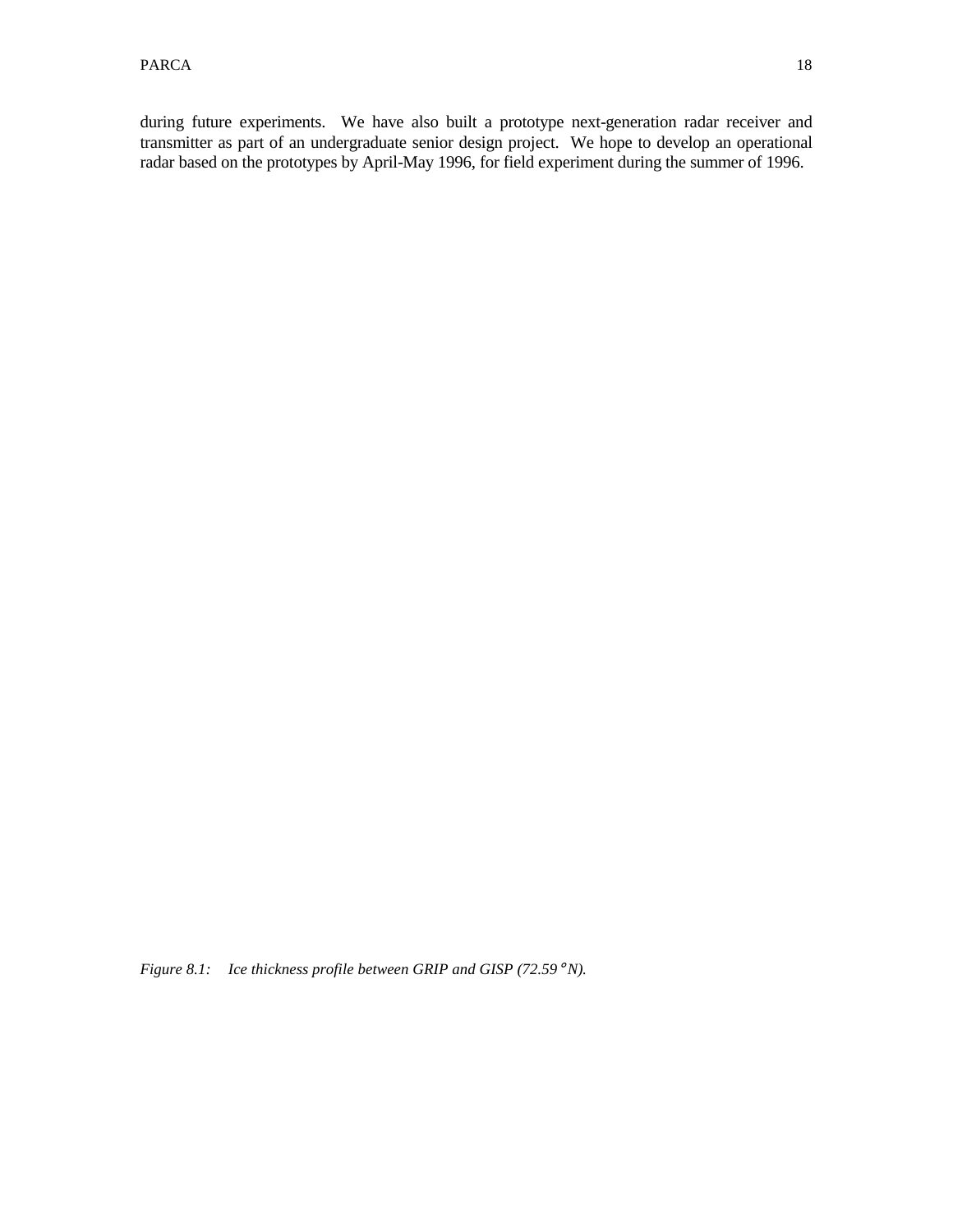PARCA 19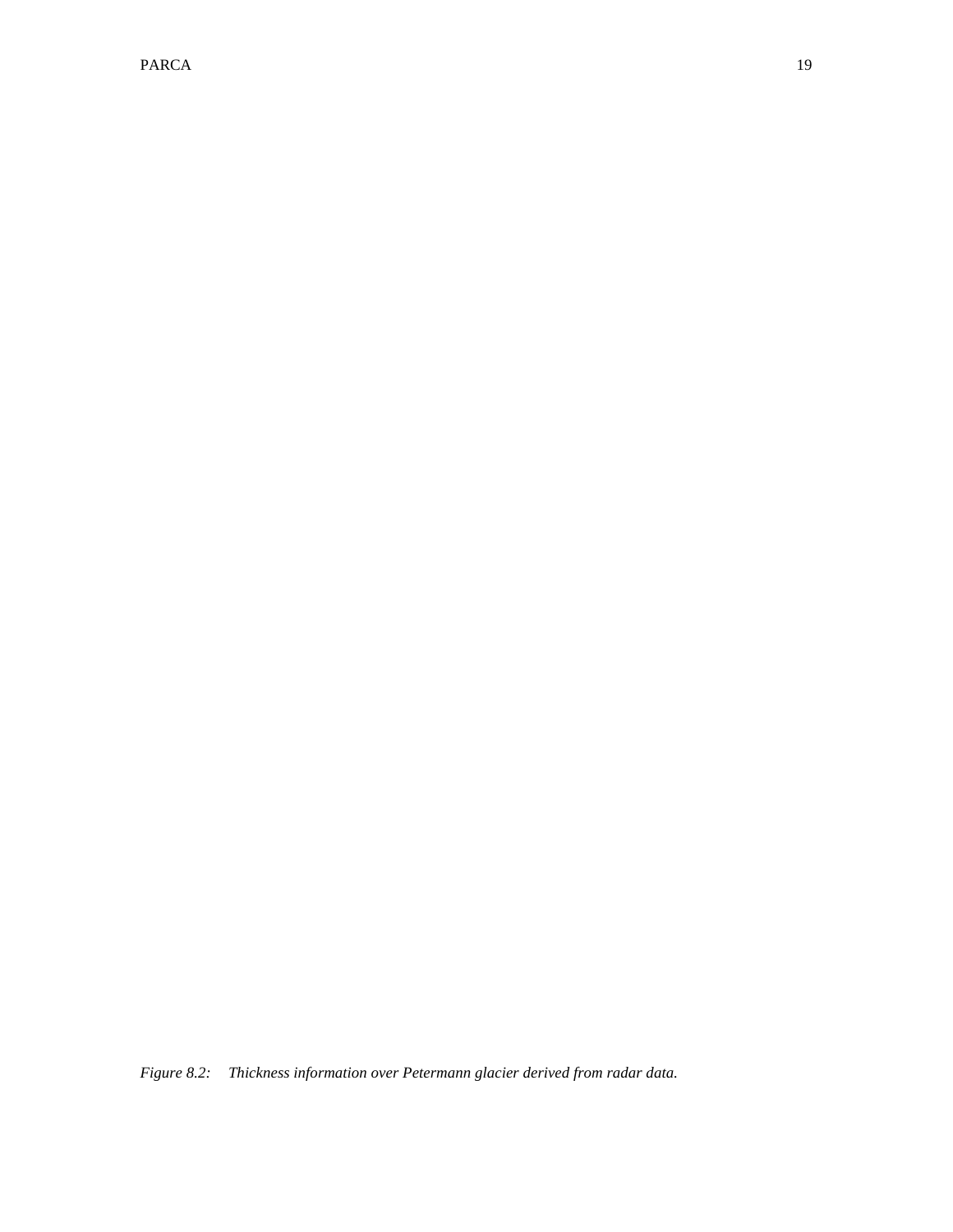## **9. Ice-Mass Changes Using Gravity/GPS Observations**

#### *J. Wahr*

*Department of Physics University of Colorado, CIRES, Campus Box 390, Boulder, CO 80309-0390* 

## *K. Larson*

*Aerospace Engineering University of Colorado, ECOT, Campus Box 429, Boulder, CO 80309-0429* 

## *D. Robertson, G. Sasagawa, T. VanDam*

*Geosciences Laboratory, Office of Ocean and Earth Sciences National Ocean Service, NOAA, 8600 North 39th Street, Longmont, CO 80503* 

## *Objectives*

 Our objective is to use GPS and absolute gravity measurements made on bedrock along the edge of the Greenland ice sheet, to help estimate temporal variations in ice thickness. We are looking both at multi-year secular trends and at seasonal variability. This work is a joint effort between the University of Colorado (CIRES, Physics, Aerospace Engineering, and Geography), NOAA, and NASA.

#### *Method*

 Briefly, seasonally-varying vertical motions from a permanent GPS receiver can be used to infer seasonal changes in snow and ice averaged over a few hundred km of the site. When the seasonal trend is removed, the remaining secular trend in the vertical motion can be combined with the observed secular trend in surface gravity to provide a constraint on the present-day secular change in surrounding ice thickness (Wahr et al., 1995).

 Under the first year of support from this grant we installed a permanent GPS receiver at Kellyville, just outside of Sondre Stromfjord, during July, 1995. The GPS receiver was supplied by NASA. The GPS data are being continuously archived by NOAA in Silver Spring, MD, and are available on an anonymous FTP site. We also made about 2 weeks of continuous absolute gravity measurements at the same site. The gravimeter is owned by NOAA, and is used in campaign-style operations around the world. The gravity data are archived at NOAA in Boulder, and are available to the user community upon request.

#### *Results*

 Figure 9.1 shows the first month of daily values of the GPS position. The vertical residuals have an RMS of about 14 mm. Figure 9.2 shows 27,813 daily gravity residuals corrected for Earth tides, ocean loading and barometric pressure loading. The three-day gap from June 21 to 24 was caused by a hardware failure in the gravimeter. The gravity residuals have an RMS scatter of about 9.5 microgals, an expected error of the mean of 0.05 microgal (RMS/root(N)), and estimated systematic error of 1 microgal. These results are encouraging, and compare favorably with the estimates in our original proposal of 10 mm in the vertical and 1-2 microgals in gravity, for averaging times of a couple weeks.

 To examine the sensitivity of the gravity observations to environmental effects such as barometric pressure loading, we removed only the tide and ocean loading corrections, smoothed the resulting residuals and plotted them in Figure 9.3 (dashed line) along with the corresponding barometric pressure corrections (solid line). The observations track the 8 microgal signal to better than one microgal RMS.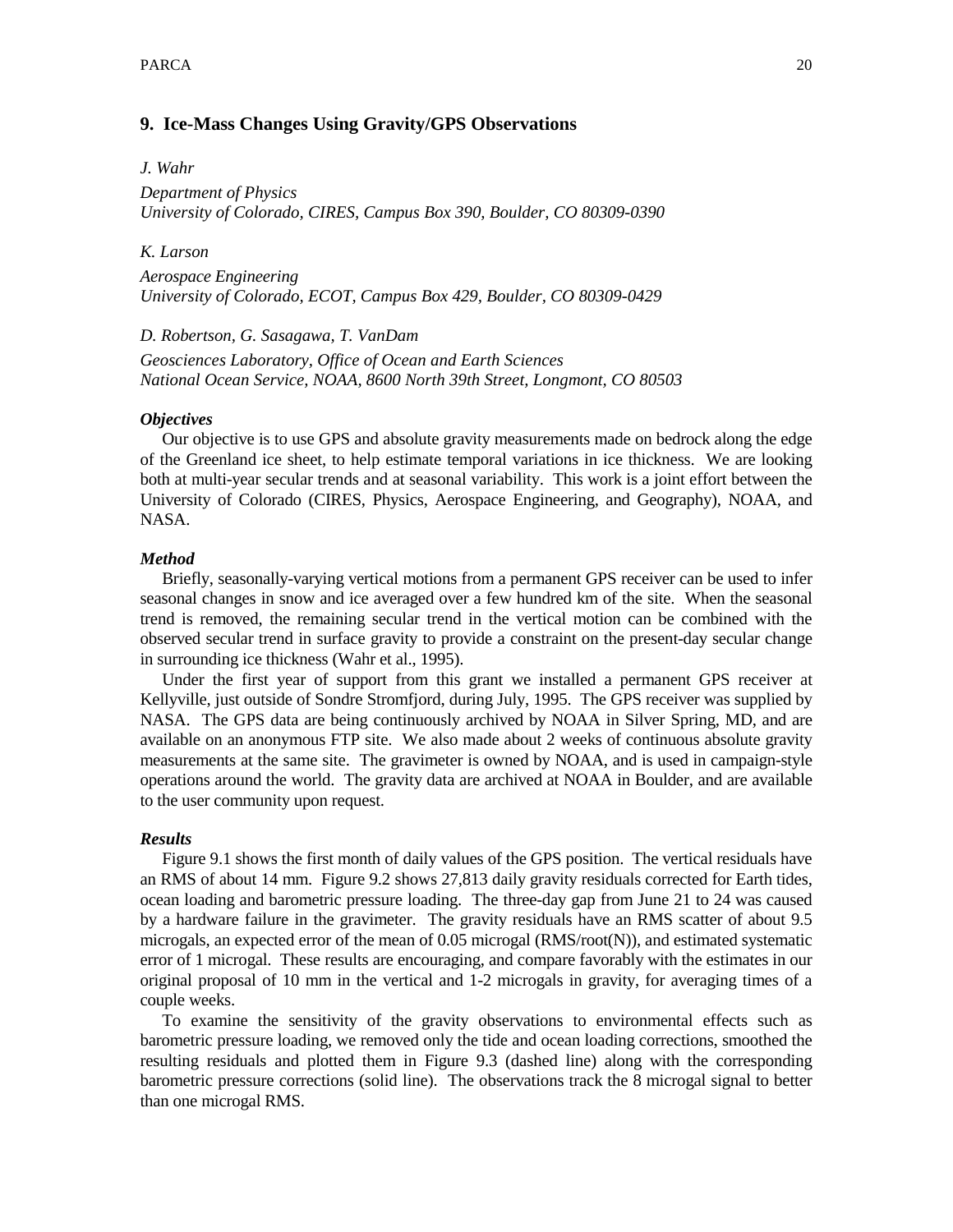From our earlier estimates we concluded that, depending on the size of the signal and on the frequency with which we occupy a site with a gravimeter, it should be possible to obtain useful accuracies on the secular trend within 5-10 years, and that useful seasonal variations should be available much sooner: possibly on a yearly basis.

## *Proposed '96 Field Work*

We propose two tasks for the upcoming year (ending June 30, 1997):

- 1. We propose to re-occupy the Kellyville site with the absolute gravimeter this coming July (1996). Frequent (i.e., once-per-year) occupations at the beginning of the project are desirable, to ensure that the gravity results are repeatable and that the uncertainties estimated from the two-week variances are meaningful. Depending on how the results compare with the results from the first year, we might or might not want to re-occupy for a third consecutive year (funds for that re-occupation would be included in a proposal to follow this one next year). But we anticipate that after that the re-occupations would be more infrequent. We would schedule all occupations to be at the same time of year (July), in order to minimize unmodeled seasonal effects.
- 2. We propose to install a permanent GPS receiver and to make an initial  $\sim$ 2 week set of gravimeter measurements at Kulusuk, on the eastern side of Greenland and directly across the ice cap from Sondre Stromfjord. Changes in the thickness of the ice between Kulusuk and Sondre Stromfjord would cause vertical motion at both sites, but the two sites sample that thickness with different weighting functions. For example, the displacement at a site depends more strongly on nearby ice than on the ice further away. Thus, results from these two stations should give two relatively independent constraints on the ice throughout that part of Greenland. As with the site at Sondre Stromfjord, we would expect to re-occupy the Kulusuk site with the gravimeter in future years. The GPS receiver for Kulusuk will be provided by the University of Colorado, using money provided by an NSF Infrastructure Grant and University of Colorado matching funds.

 Dave Crump, who installed the GPS monument at Sondre Stromfjord, visited Kulusuk during his stay in Greenland this past July to scout out possible sites. He found a good site on the grounds of the Kulusuk airport (on bedrock with room for the gravimeter nearby, near to power and to a heated building, reasonably secure), and found that the airport personnel were enthusiastic about providing assistance. We have also had discussions with people at the Geodetic Division of the National Survey and Cadastre of Denmark about cooperating on this project. They have suggested another possible site, close to a heated hut they operate near to the airport.

## *Reference*

Wahr, J.M., H. Dazhong, and A. Trupin, Predictions of vertical uplift caused by changing polar ice volumes on a visco-elastic Earth, *Geophys. R. Lett*., 22, 977-980, 1995.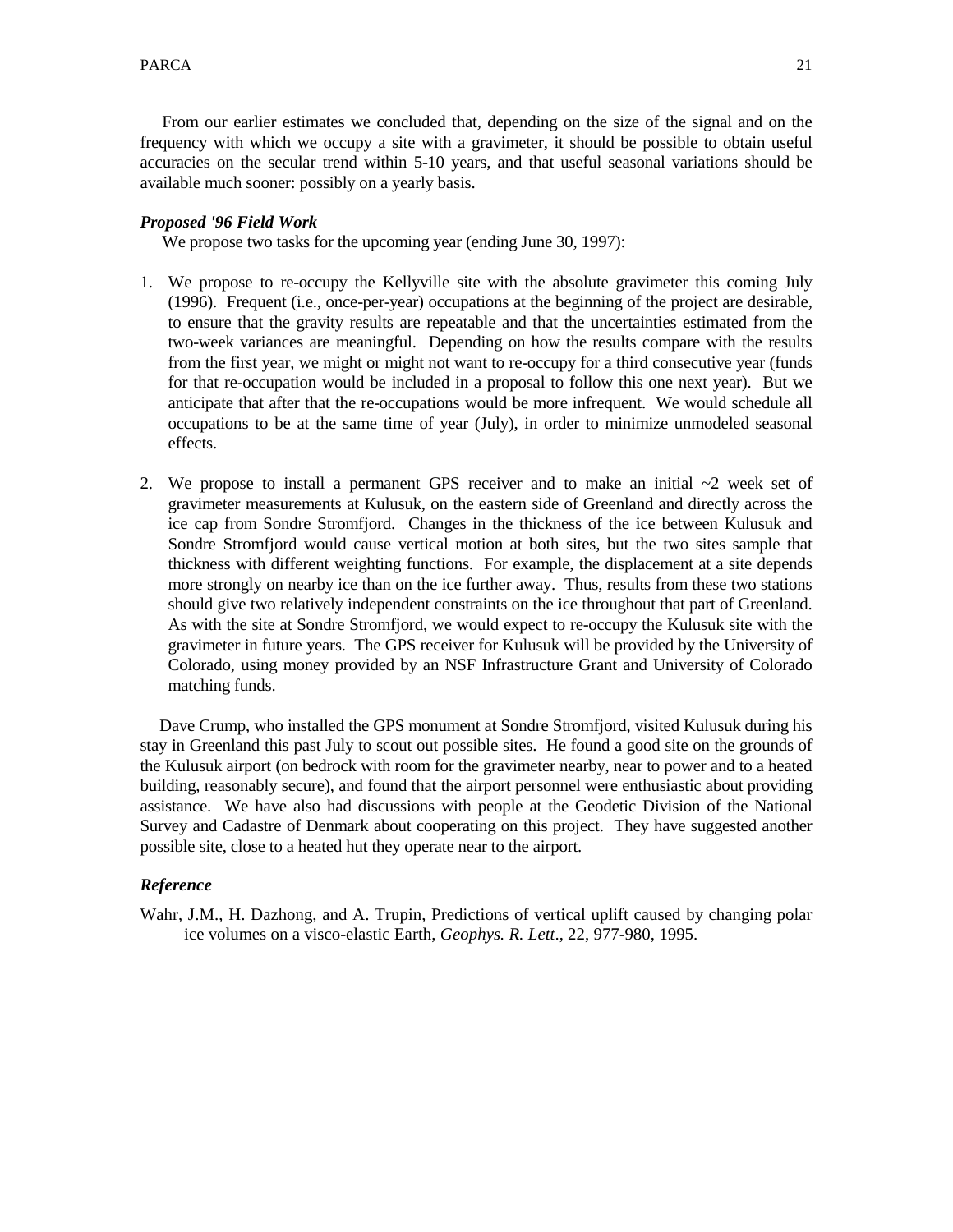#### PARCA 22

*Figure 9.1: First month of daily values of the GPS position at Kellyville, outside Sondre Stromfjord. The vertical residuals have a RMS of about 15 mm.*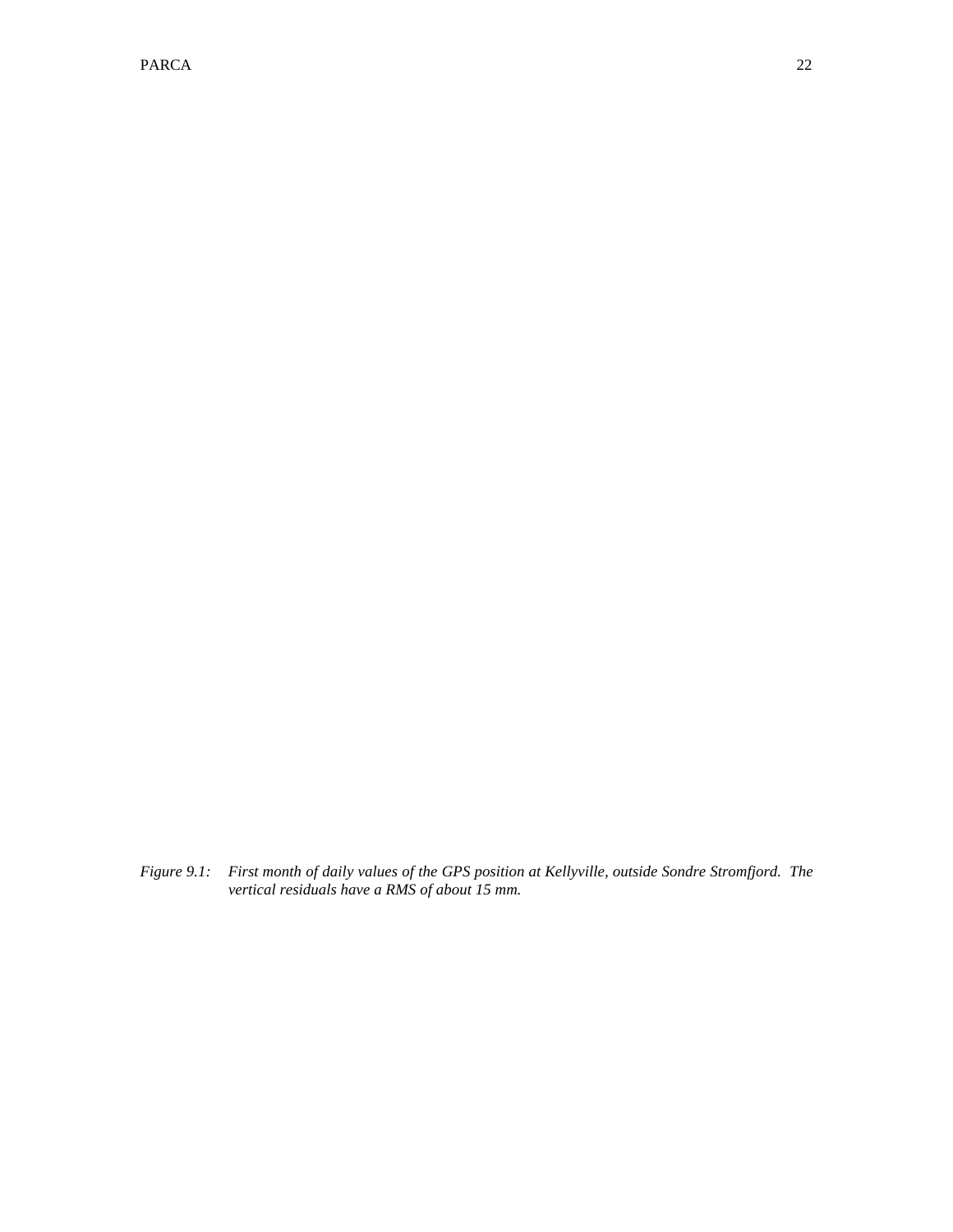*.* 

- *Figure 9.2: Daily gravity residuals, corrected for Earth, ocean loading and barometric pressure loading of 27,813 measurements. Gravity residuals have an RMS scatter of about 9.5 microgals*
- *Figure 9.3: Sensitivity of gravity observations to environmental effects (dashed line) versus barometric pressure corrections (solid line).*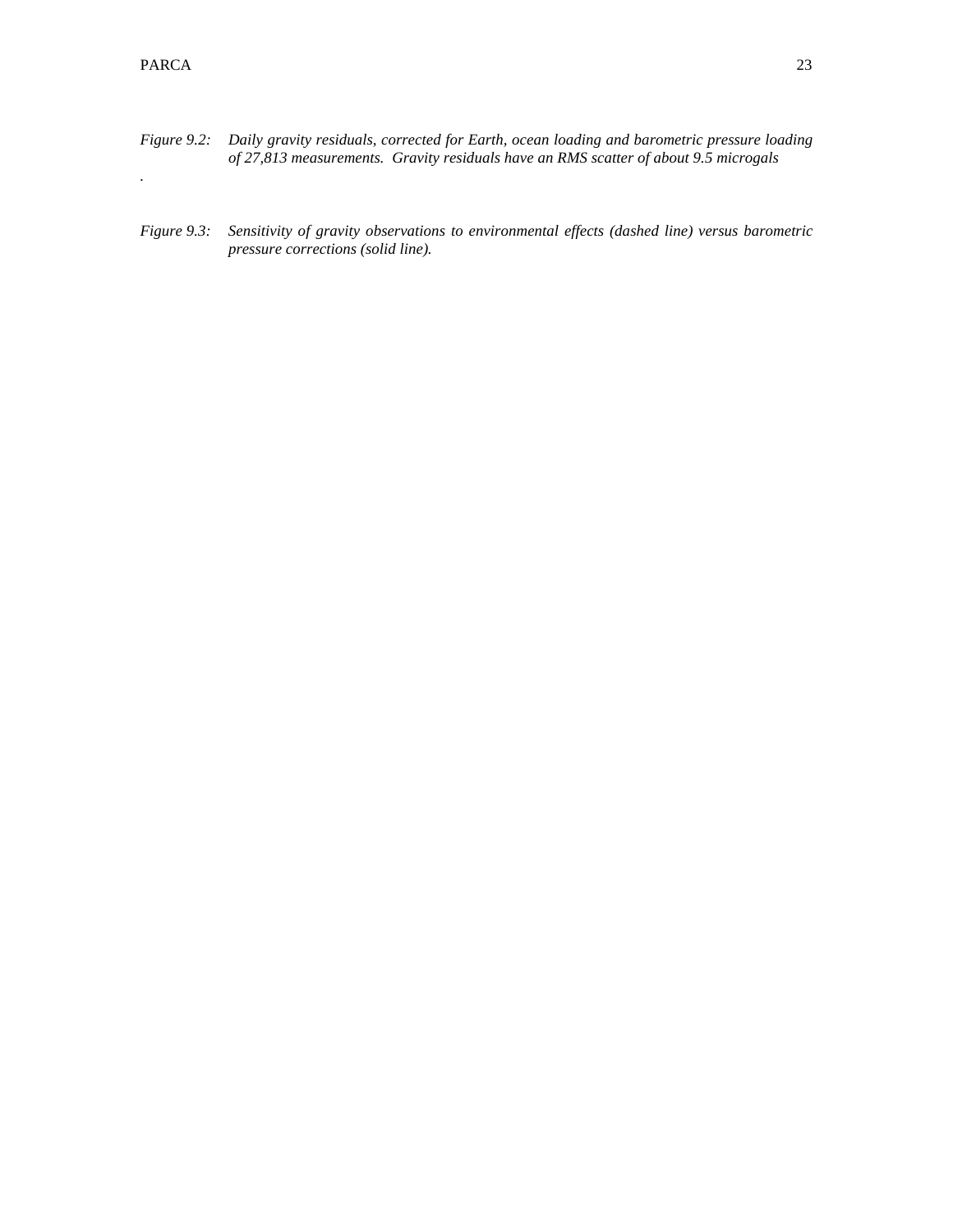## **10. Ice Sheet Parameters at Depth Using a Thermal Probe**

*B. L. Hansen, J. R. Kelty, K. Kuivinen* 

*Snow and Ice Research Group University of Nebraska-Lincoln, SIRG, 2255 W. St., Suite 101, Lincoln, NE 68583-0850* 

## *Objectives*

 A prototype thermal probe instrument will be launched at Dye 2, Greenland, in 1996. The purpose is to test the concept of in situ sampling of the ice sheet geophysical parameters of temperature and horizontal ice movement, and the geochemical parameters of conductivity and particulate concentrations as they vary with depth in the ice sheet. Results of the probe tests analysis will be compared to ice core records from the site for verification of parameters with depth. The probe (approximately 3 meters in length and 20 cm in diameter) will not be recovered from its final depth of approximately 500 meters.

 The 1994 thermal probe showed that conductivity data could be taken from sampled meltwater passing through the probe as the probe melted through the ice. New circuitry has been developed that improves the electrical conductivity measurement and keeps the water sampling cell at constant temperature. A sample of the 1994 conductivity data is given in Figure 10.1. The particulate measurement electronics now has an increased dynamic range to avoid the signal saturation encountered with the 1994 probe circuits.



*Figure 10.1: The major peak in the conductivity data found using the thermal probe near 83 m depth at the Summit GRIP site in 1994.* 

## *Method*

 The probe is powered by a 400 Hz, 5 kW motor-generator system using solid state control of the primary melt heaters in an eight heater hot point tip with eight additional heaters in the body of the probe. Two microcontrollers are in the probe, one for measurement instrumentation and the other for heater control. Three laptop computers are used at the surface for collecting and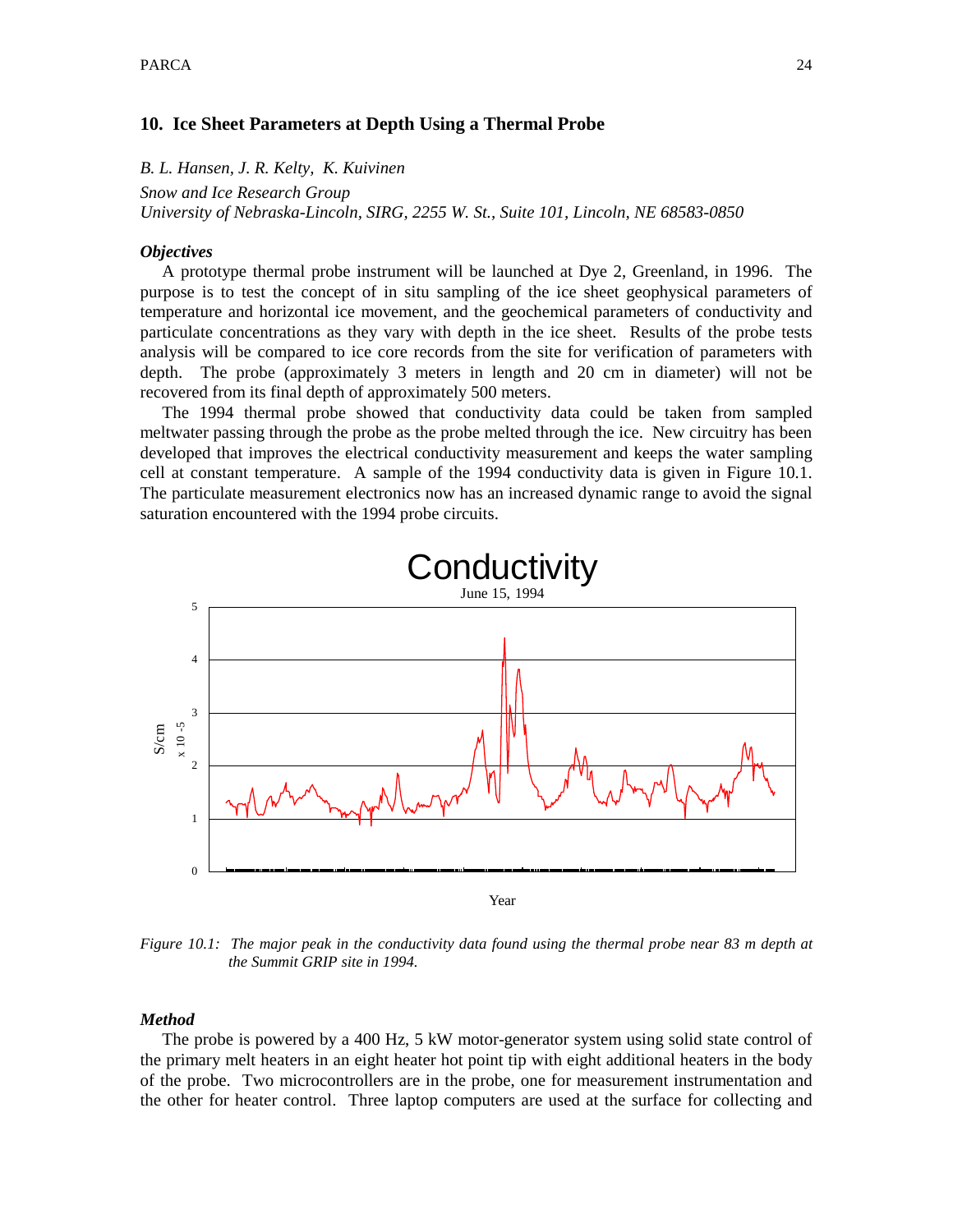monitoring data. The direction is controlled automatically by monitoring the tilt and compensating the tip heat to correct for a vertical descent. This method has been tested successfully in a frozen well test facility at the University of Nebraska in ice at  $-18^{\circ}$  C.

 As with the 1994 probe, the probe will be carefully monitored as it passes through the firn and will be recoverable during this time using a winch. Once the firn to ice transition is reached, the winch cable is disconnected and the probe is left to travel through the ice until it uses all of its internal coaxial cable that is spooled from within an upper coil section. The cable is electromechanically measured as it leaves the probe to within 0.3 cm to provide the depth indication. Additionally the external pressure is measured by a side port to give an indication of depth once melt water begins to accumulate above the probe. If the probe is frozen into place, the pressure created by the external refreezing meltwater and surrounding environment can be measured.

 To launch the 150 kg probe requires 4 men in the field. Once the probe is through the firn a round the clock operation provides continuous data at about every 0.5 cm depth. It is expected that the probe will travel about 500 meters in 10 days. The actual field time will vary with intentional stops at depth to measure the surrounding temperature and pressure and to further check the probe as an ice sheet testing vehicle.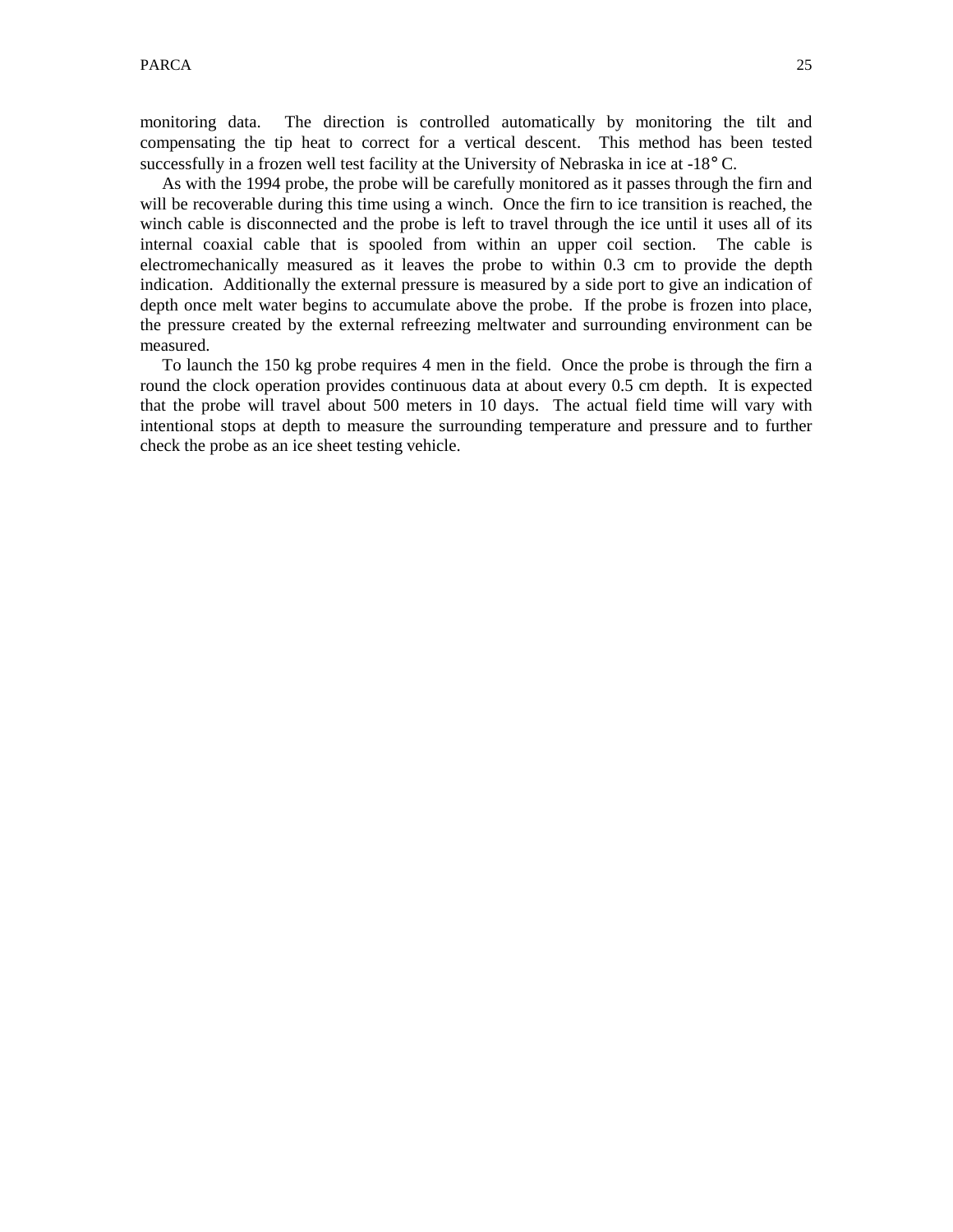## **11. Measurements and Modeling of Processes in the Firn**

*M. R. Albert* 

*Cold Regions Research and Engineering Laboratory CRREL, 72 Lyme Road, Hanover, N.H. 03755-1290* 

## *Introduction*

 In polar regions, processes that occur in the near-surface firn exert significant influences on both the glacier mass balance and remote sensing of an ice sheet. Sublimation rates affect the glacier mass balance. Grain growth and metamorphic processes affect satellite data being used for accumulation rates. Ventilation can affect chemical species transport for ice core interpretation and can greatly increase sublimation rates. All of these processes are driven by the local meteorology and are controlled by the properties of the firn itself.

## *Objectives*

 There are two main objectives of this research. The first is to obtain field measurements of snow and firn properties controlling grain growth, sublimation, heat transfer, and ventilation at the GITS site. These properties include thermal conductivity, permeability, firn structure (stratigraphy, microstructure, and density), and surface roughness; also surface pressure forcing imposed by the wind will be measured. The second objective is to use these measurements in a numerical model to simulate conductive and advective heat and mass transport for improved grain growth and sublimation estimates. I intend to collaborate with other investigators (Steffen, Bales, and others) studying ice core chemistry, meteorology, and energy balance in order to determine how these site-specific properties and processes affect their data. A proposal has been submitted to NSF to conduct similar but more extensive studies at the Tunu-North site.

## *Proposed '96 Field Work*

 Extensive measurements on the firn will be done in the field (2 m deep pit) of snow and firn permeability, thermal conductivity, stratigraphy, microstructure (stereology and crystal identification), and density. An 6 m core will be drilled (from the bottom of the 2m pit) and transported back to CRREL in a single core box for permeability and microstructure analysis. (At Summit the peak permeability occurred at 4 m depth; obtaining careful measurements of the top 8m should capture the permeability profile changes at GITS.) In addition, surface roughness will be measured on scales from centimeters to meters, and surface pressure variations due to the wind will be measured under several conditions of wind speed. A string of thermocouples will be installed in the firn and temperatures recorded by a CR10 datalogger and storage modules. (Alternatively, a multiplexer could be coupled with the met station CR10, pending available space on that CR10).

#### *Modeling*

 A multidimensional finite element diffusion & ventilation model for heat, mass, and chemical species transport is under development from NSF and Army funded research (Albert 1995; Albert and McGilvary 1992a,b). This model, which also simulates grain growth, is driven by a surface energy balance, and could significantly enhance quantitative analysis in the areas of sublimation rates, ice core chemical data interpretation, and energy balance data. The model will be employed in data analysis of the GITS site in order to determine 1) the relative importance of ventilation, 2) estimates of sublimation rates on a year-round basis, 3) the profile of air flow velocities in the firn for use in chemical analysis (e.g. Bales '95), and 4) near-surface grain growth characteristics of the site.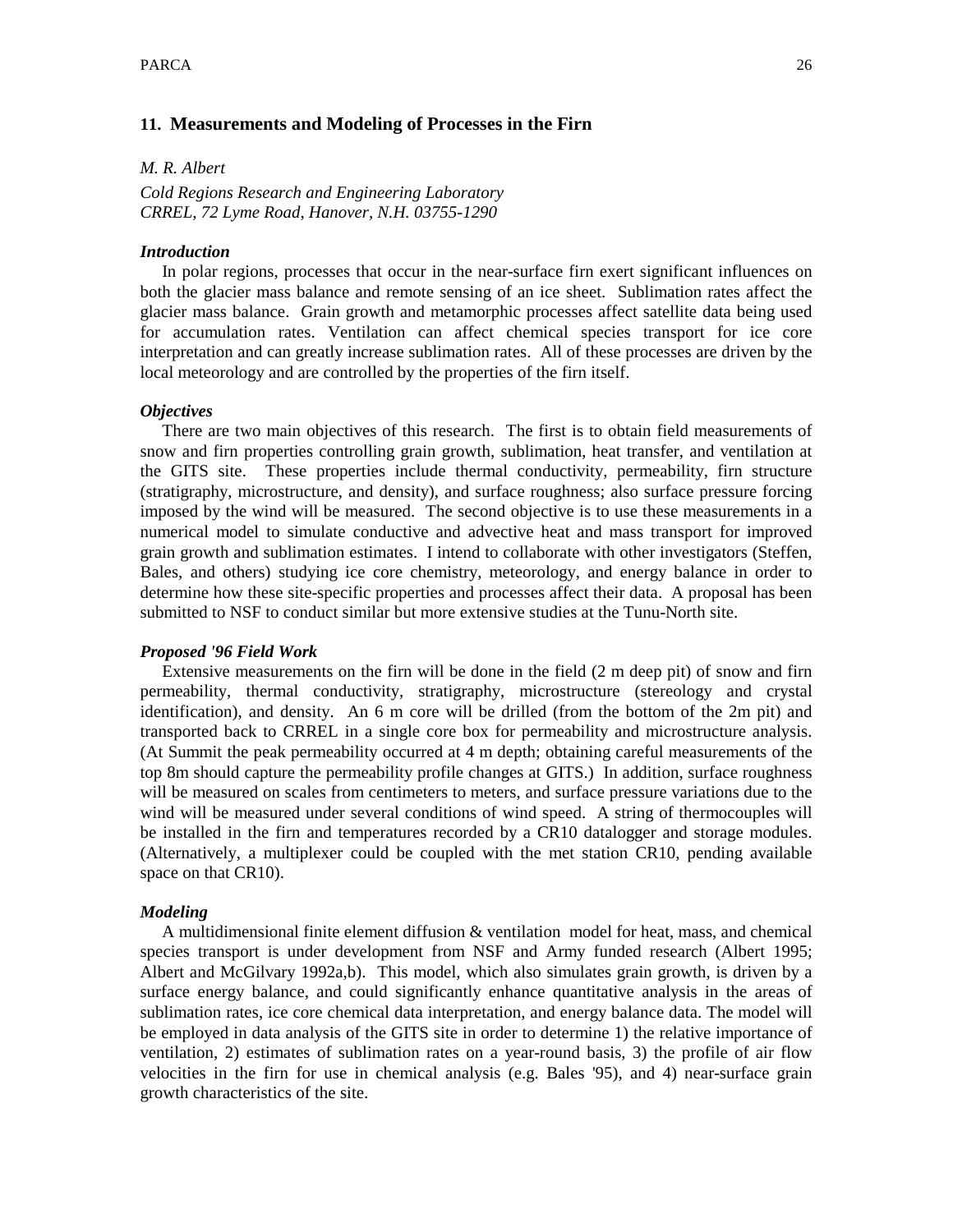## *References*

- Albert, M.R., in review, Modeling Heat, Mass, and Chemical Species Transfer in Firn, IGS-ESF International Symposium on Ice Sheet Modeling, Strasbourg, France, Sept. 1995, to appear in Ann. Glaciolo., 1996.
- Albert, M.R., and W.R. McGilvary, Thermal Effects Due to Air Flow and Vapor Transport in Dry Snow, *J. Glaciol*., 38(129), 1992a.
- Albert, M.R., and W.R. McGilvary, Simulating Multidimensional Snow Temperature Response to a Buried Object Under Changing Meteorological Conditions, ASME Paper 92-WA/HT-10, American Society of Mechanical Engineers, 1992b.
- Bales, R.C., and J. Choi, Conceptual Framework for Interpretation of Exchange Processes. In: Wolf E.W., Bales R.C. (eds) NATO ASI Series I. Processes of Chemical Exchange Between the Atmosphere and Polar Snow. Springer-Verlag, Berlin (in review) 1995.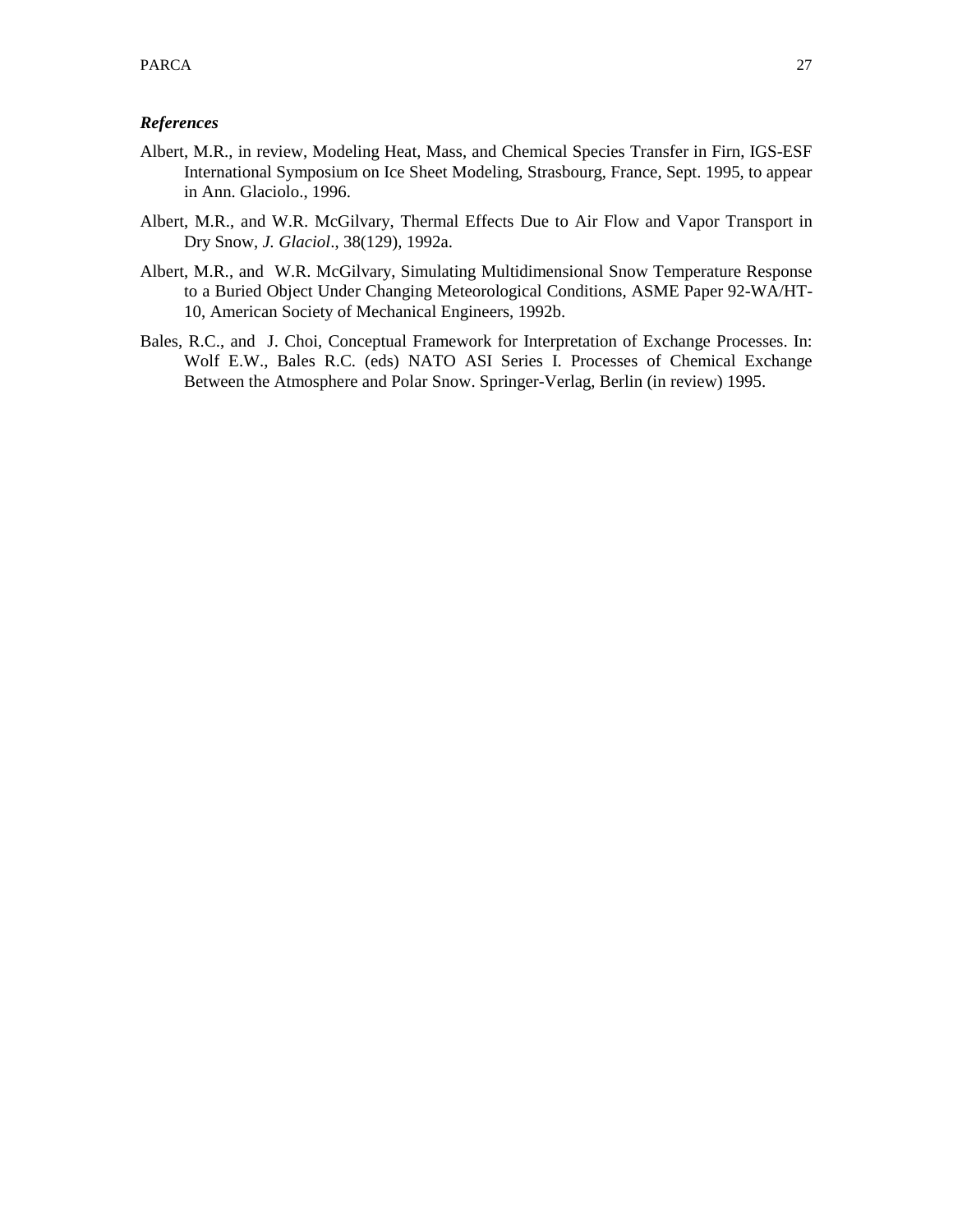## **12. Passive Microwave-Derived Melt Conditions on the Greenland Ice Sheet**

*W. Abdalati, K. Steffen* 

*Cooperative Institute for Research in Environmental Sciences University of Colorado, CIRES, Campus Box 216, Boulder, CO 80309-0216* 

## *Mark Anderson*

Department of Geography, University of Nebraska, Lincoln, NE 68588

## *Thomas Mote*

Department of Geography, University of Georgia, Athens, GA 30602

## *Objectives*

 The melt extent of the snowpack on the Greenland ice sheet is of considerable importance in terms of mass and energy balance on the ice sheet, as well as Arctic and global climates. Because wet snow absorbs significantly more incident solar radiation than dry snow, the ice sheet comprises an unstable, positive feedback component of the climate system. In addition, the large size and gentle slope of most of the Greenland ice sheet, causes small changes in the air temperature to create large areal changes in the dry and wet snow facies; thus underscoring the sensitivity of ice sheet melt to variations in climate. To better understand the ice sheet melt conditions and their relationship to the climate, seasonal and interannual variations in the areal melt extent are examined.

## *Method*

 By comparing passive microwave satellite data to field observations, variations in melt extent have been detected by establishing melt thresholds in the cross-polarized gradient ratio (XPGR). The XPGR, defined as the normalized difference between the 19 GHz horizontal channel and the 37 GHz vertical channel of the Special Sensing Microwave Imager (SSM/I), exploits the different effects of snowpack wetness on emission at different frequencies and polarization and establishes a distinct melt signal [Abdalati and Steffen, 1994]. Using this XPGR melt signal, seasonal and interannual variations in melt extent of the ice sheet are studied for the years 1978 through 1994.

## *Results*

 Melt on the ice sheet is found to be most extensive on the western side of the ice sheet, and peaks in late July. Moreover, there is a notable increasing trend in melt area between the years 1979-1991 of 4.5% per year, which came to an abrupt halt in 1992 after the eruption of Mt. Pinatubo. A similar increasing trend is observed in the temperatures at six coastal stations. The relationship between the warming trend and increasing melt trend between 1979 and 1991) suggests that a  $1^{\circ}$  C temperature rise corresponds to in increase in melt area of 85,000 km<sup>2</sup>, which generally exceeds one standard deviation of the natural melt area variability.

 Analyses comparing Mote and Anderson's [1994] 37 GHz melt model results to those using the XPGR technique show good agreement in spatial melt extent. They also show that while the XPGR technique responds to deeper and more developed melt, the 37 GHz is more sensitive to surface melt. In the future, a combination of the two methods should yield a more complete description of the degree of melt development.